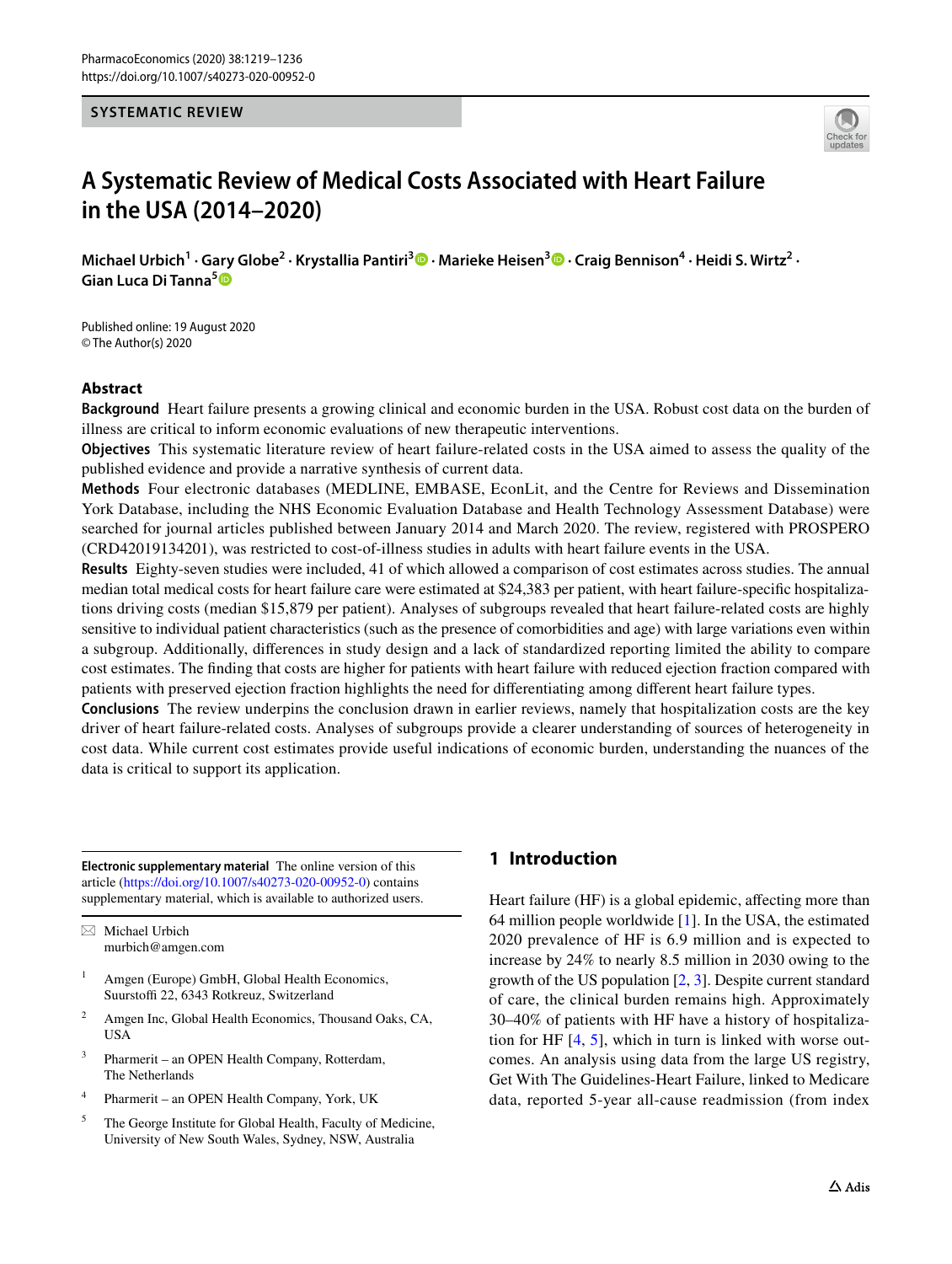#### **Key Points for Decision Makers**

There is a large amount of disparate data on medical costs due to heart failure (HF). To better inform cost analyses and economic evaluations, nuances of these data need to be better understood.

This systematic review provides the most up-to-date overview of HF medical costs in the USA. It assesses the quality of the published evidence, synthesizes cost estimates, and characterizes the heterogeneity in HF costs.

Analyses of subgroups provide a clearer understanding of the sources of cost heterogeneity (e.g., comorbidities, age, intervention, HF type).

The review found that there was a paucity of data from perspectives other than the payer and the healthcare sector.

The review underpins the conclusion drawn in earlier reviews, namely that hospitalization costs are the key driver of HF-related costs.

The fnding that costs are higher for patients with HF with reduced ejection fraction compared with patients with preserved ejection fraction highlights the need for diferentiating among diferent HF types in cost analyses.

admission), readmission for HF, and mortality rates of 80.4%, 42.3%, and 75.4%, respectively [[6\]](#page-13-12).

The economic burden of HF on healthcare systems is considerable and will increase as the prevalence grows [\[7](#page-13-13)]. An analysis in 2012 estimated the cost of HF to be, globally, \$10[8](#page-13-14) billion per annum [8], with \$65 billon attributed to direct costs and \$43 billon to indirect costs [\[8](#page-13-14)]. In the USA, the total cost of care (direct and indirect costs) for HF in 2020 is estimated at \$43.6 billion, with over 70% of costs attributed to medical costs [\[3](#page-13-2)]. Without improvements in outcomes, the annual total cost of care in the USA is projected to increase to \$69.7 billion by 2030 [\[3](#page-13-2)].

As highlighted by Di Tanna et al., the cost of HF hospitalization is among the top reported model drivers in HF cost-efectiveness models [[9](#page-13-15)]. They further suggested that the large uncertainty associated with HF hospitalization costs in the USA, even when focusing on just one jurisdiction, could be minimized with a systematic review of these costs and facilitate better informed economic models [[10\]](#page-13-16).

The primary aim of this systematic literature review (SLR) was to provide a qualitative assessment and narrative synthesis of the most up-to-date evidence on medical costs due to HF in the USA. As data on the medical costs associated with HF-related events vary greatly because of diferences in study design [[11,](#page-13-5) [12](#page-13-6)], adding signifcant complexity to understanding the cost burden, the secondary aim of this review was to understand the heterogeneity between the reported cost estimates. This synthesis of cost evidence can be used to support health technology assessment (HTA) submissions and economic evaluations of new therapeutic interventions that may improve clinical outcomes.

# **2 Methods**

The literature review was conducted in accordance with a prespecifed protocol, which was developed in line with methods recommended by the Centre for Reviews and Dis-semination (CRD) [[13](#page-13-7)]. The review was registered with PROSPERO (CRD42019134201) and reported according to the Preferred Reporting Items for Systematic Reviews and Meta-Analyses (PRISMA) guidelines [\[14](#page-13-8)].

#### **2.1 Search Strategy**

Four electronic databases (MEDLINE, EMBASE, EconLit, and the CRD York Database, including the National Health Service Economics Evaluation Database and the HTA Database) were searched for journal articles published between January 2014 and March 2020. The search was restricted to studies reporting economic data on patients with HF in the US healthcare system, published in English in the last 6 years to ensure the most up-to-date cost evidence was captured and to increase the relevance of the fndings. The MED-LINE, EMBASE, and EconLit databases were simultaneously searched by means of the ProQuest portal. Search strategies were developed individually for ProQuest and CRD, and the keywords adapted according to the confguration of each resource (Electronic Supplementary Material [ESM] 1 and 2).

The search strategy was developed based on preliminary reviews of background literature and expertise of the review team. It combined relevant search terms comprising indexed keywords (e.g., medical subject headings [MeSH]) and terms appearing in the title and/or abstract of database records. Search terms on the study design were based on the flters provided by the Scottish Intercollegiate Guidelines Network [[15\]](#page-13-9) and the Canadian Agency for Drugs and Technologies in Health [[16,](#page-13-10) [17\]](#page-13-11).

Supplementary searches were undertaken in conference abstracts and other gray literature from 2016 until the date of search (March 2020), including the American Heart Association, Heart Failure Society of America, American College for Cardiology, American Society of Hematology, International Society on Thrombosis and Haemostasis, World Heart Congress, World Congress on Acute Heart Failure, International Society for Pharmacoeconomics and Outcomes Research, the International Health Economic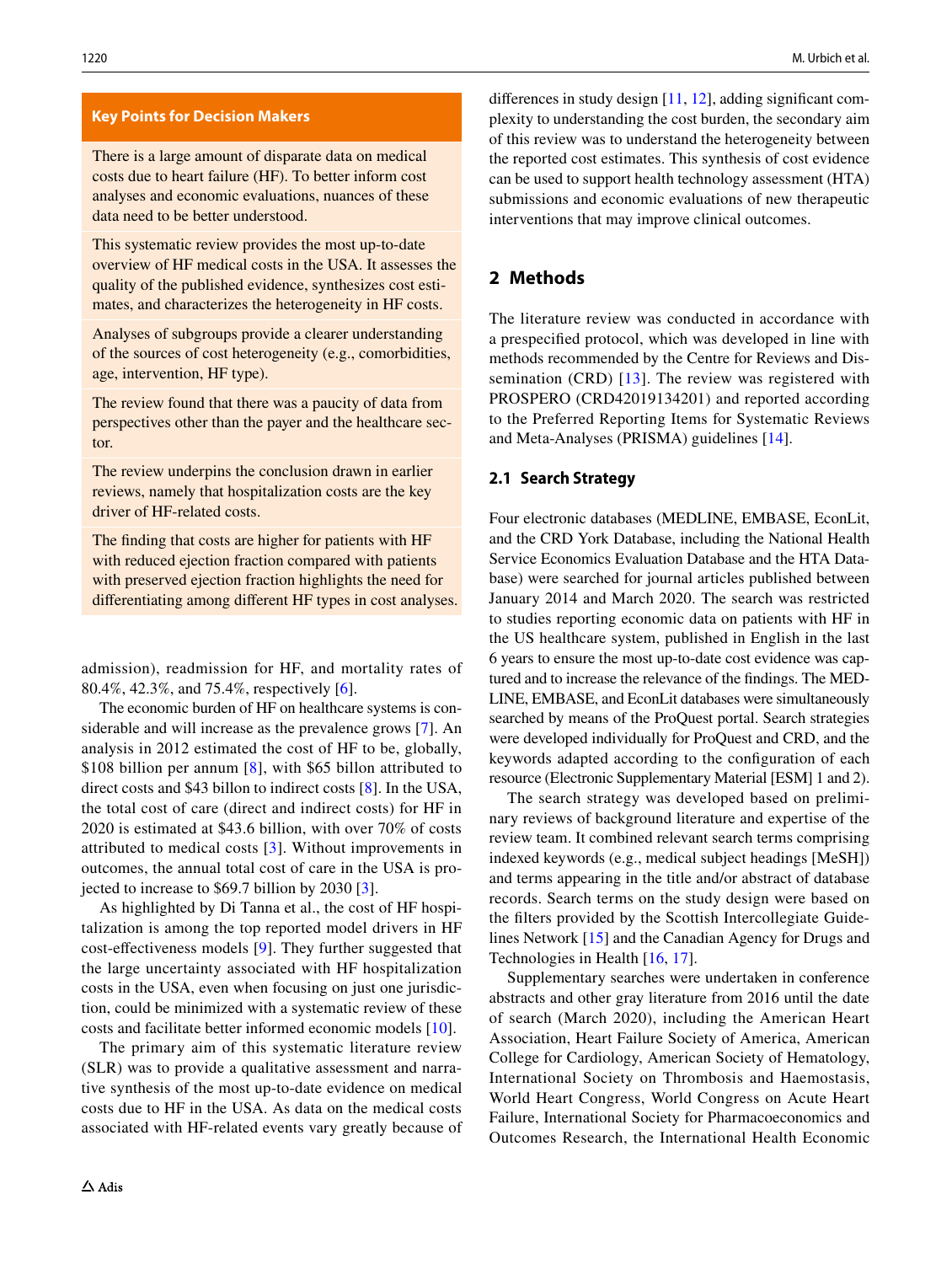Association, Cost-Efectiveness Analysis Registry (global), and Research Papers in Economics. The references or citations of the retrieved articles were reviewed for additional articles (citation snowballing).

# **2.2 Selection Criteria**

Studies were screened and selected if they reported cost of illness in adults (aged  $\geq$  18 years) with HF events in the USA. Studies in mixed populations (i.e., patients with HF and other conditions) were only included if costs relating to a HF event were reported separately. Budget impact analyses, cost-efectiveness studies, and HTA submissions were excluded. However, the original sources of cost inputs from these publications were checked to ensure no relevant (original) studies were missed by the search strategy. In case an economic model study used a de-novo input (for instance, a hospitalization cost from internal sources), the paper was included in the review and considered a primary study. Likewise, systematic reviews and meta-analyses were retrieved only for reference screening.

### **2.3 Data Extraction**

Data were extracted into a spreadsheet in Microsoft Excel (Microsoft Corp., Redmond, WA, USA). Data were extracted on study characteristics, study methods, and cost outcomes. The study selection process and data extraction were performed by one reviewer with a second reviewer conducting an independent quality check of the data. Any discrepancies between the two reviewers were resolved through discussion with a third reviewer.

### **2.4 Quality Criteria**

The quality of studies identifed in the literature search is discussed based on three criteria: use of appropriate costing methodology (based on a reporting checklist), clearly provided HF-attributable costs, and subgroup cost analyses.

#### **2.4.1 Use of Appropriate Costing Methodology**

To assess the costing methodology, a shortened version of the Drummond et al. checklist used by the *British Medical Journal* to assess economic evaluations was used [[18\]](#page-13-17). This shortened checklist was modifed to cover the following: (1) study design: whether the objectives of the study were clearly reported and the economic perspective (i.e., who bears the costs) was reported and justified; (2) data collection: whether the resource use and unit cost data collection was reported; and (3) analysis and interpretation of results: how results were analyzed and interpreted by the authors.

#### **2.4.2 Clearly Provided Heart Failure‑Attributable Costs**

Heart failure is associated with older age and often occurs in patients with other comorbidities. Such patients are therefore likely to require additional healthcare resources that are unrelated to HF. To avoid overestimating costs, a costing study should include, and clearly state, those costs that are specifcally attributable to HF. In addition, HF may induce or aggravate non-related conditions. Therefore, when allowed by the studied samples, studies should compare resource use with and without HF, instead of only reporting all-cause resource use.

### **2.4.3 Subgroup Cost Analyses**

Heart failure populations are diverse, and costs of HF vary substantially between individuals, depending on characteristics such as disease severity, subtype, etiology, age, sex, and comorbidity. Therefore, if feasible, studies should report the costs of HF events according to patient characteristics, event subtype/severity, and etiology. Studies that included subgroup analyses were reviewed to better understand sources of cost heterogeneity.

### **2.5 Analysis of Cost Estimates**

Studies that reported the cost year were included in a comparison and analysis of cost estimates. All costs reported were infated to 2019 US\$ based on the medical care component of the Consumer Price Index, acquired from the Federal Reserve Bank of St. Louis [[19\]](#page-13-18). Medical costs refer to the cost of production of healthcare services. They were categorized as total medical costs, HF-specifc hospitalization costs, post-discharge costs, readmission costs, outpatient care costs, and other medical costs, and reviewed descriptively. Categorization was based on the cost data description provided in the primary publications. For full transparency, median and interquartile limits (IQL), as well as arithmetic mean and range, were calculated when possible for each group of cost estimates, thereby acknowledging the skewed nature of the cost distributions.

As reductions in the risk of morbidity and mortality as a result of therapy have only been demonstrated in patients with heart failure with reduced ejection fraction (HFrEF) [\[20](#page-13-19)], studies reporting specifcally on costs related to HFrEF are highlighted. Heart failure with reduced ejection fraction, also referred to as systolic HF, is defned by the American College of Cardiology and American Heart Association guidelines as the clinical diagnosis of HF and left ventricular ejection fraction  $\leq 40\%$  [\[21](#page-13-20)]. Understanding the economic impact, as well as clinical impact, of such therapies is critical to support their appropriate utilization.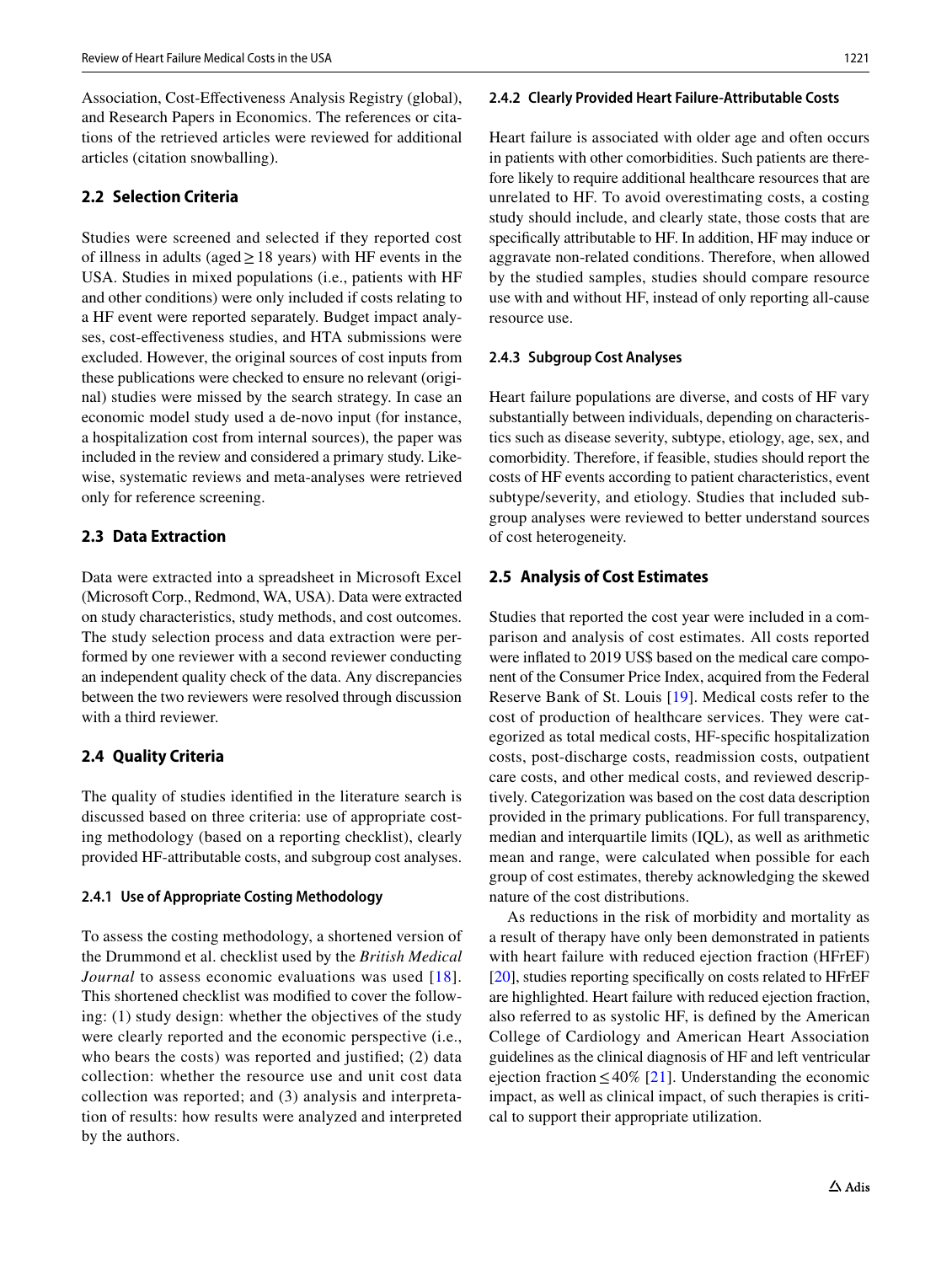<span id="page-3-0"></span>**Fig. 1** Preferred Reporting Items for Systematic Reviews and Meta-Analyses (PRISMA) fowchart displaying the number of publications included as well as the number of publications that were excluded, with reasons. *CRD* Centre for Reviews and Dissemination, *HF* heart failure, *HTA* health technology assessment, *NHS EED* NHS Economic Evaluation Database, *SLR* systematic literature review



# **3 Results**

The literature searches retrieved a total of 1480 titles and abstracts (after de-duplication). After screening, 221 references were selected for full-paper screening. After a subsequent detailed review, 81 references were selected as meeting all the inclusion criteria; ESM 7 lists the 140 publications that were excluded after full-paper screening. Nine additional studies were derived from gray literature and citation snowballing. Three of the included studies were each reported in two references (i.e., a conference abstract and a full-text publication). This brought the total to 87 included studies (90 individual references) for data extraction. Figure [1](#page-3-0) presents a summary of the searching, screening, and inclusion assessment process in accordance with the PRISMA checklist [\[14](#page-13-8)].

The 87 included studies are summarized in the following section. The studies are described according to the three quality criteria detailed in the Methods section. A complete list of all the studies and their methods are given in ESM 3 (study characteristics) and ESM 4 (applied defnition of HF). The results per study are presented in ESM 5.

#### **3.1 Study Population and Design**

The majority of the studies  $(n = 69, 79\%)$  assessed the costs associated with HF-related events among exclusively patients with HF, with some defning in more detail the type of HF  $(n=28; 32\%)$  [ESM 3, column 'population'] [[22](#page-13-21)–[49](#page-14-0)]. The majority of studies  $(n=55; 63%)$  defined the population by the *International Classifcation of Diseases and Related Health Problems*, Ninth Edition (ICD-9) codes (ESM 4). Eight articles referred to both ICD-9 and *International Classifcation of Diseases and Related Health Problems*, Tenth Edition (ICD-10), while 32 did not specify the ICD classifcation (12 used diferent defnitions, 20 did not provide details of defnition). The study population sizes had a range from 135 [[50\]](#page-14-1) to 11,723,008 [[51](#page-14-2)]. The mean age of the study populations varied from 59 to 84 years.

The majority of studies were retrospective cohort studies (77/87; 89%), and analyses were based on varied healthcare databases (55/77 studies), six of which explicitly referred to as 'medical records' and/or 'chart reviews' in the studies, administrative claims data (20/77), registry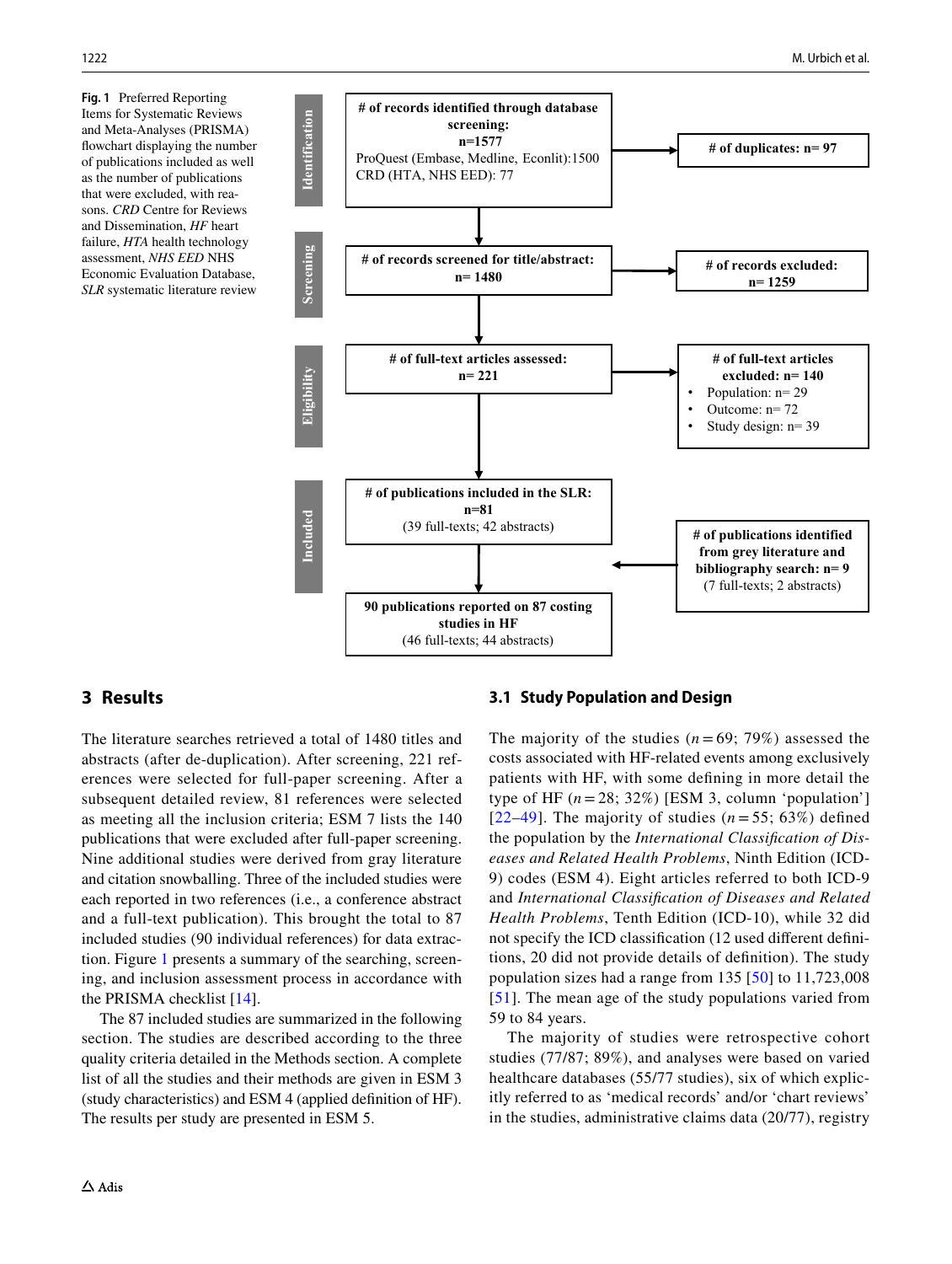data (1/77), or combined medical records and claims data (1/77) [ESM 3]. Five studies (5/87) used an economic model populated with data from diferent healthcare databases [[45,](#page-14-3) [52–](#page-14-4)[56](#page-15-0)]. A cross-sectional design, where costs were assessed at a discrete point in time, was adopted by three studies [\[57](#page-15-1)[–59](#page-15-2)]. The remaining two studies used information generated alongside a randomized controlled trial [[33](#page-14-5), [46\]](#page-14-6). The vast majority were multi-centered studies (74/87; 85%) using data from inpatient settings  $(n=41)$ , while 33 studies combined inpatient and outpatient settings.

The perspective of cost analysis was not clearly stated in most of the studies (67/87; 77%). Thus, the perspective of analysis was often based on the researchers' interpretation of the data. In 40 (45%) studies [[22](#page-13-21)[–24,](#page-14-7) [44](#page-14-8), [46](#page-14-6), [47,](#page-14-9) [49](#page-14-0), [50,](#page-14-1) [53](#page-15-3), [55,](#page-15-4) [57](#page-15-1), [58,](#page-15-5) [60–](#page-15-6)[86\]](#page-16-0), costs for HF-related events were (or appeared to have been) analyzed from a payer's perspective. Three studies adopted a healthcare sector per-spective [\[87](#page-16-1)[–89\]](#page-16-2). Only two studies adopted the societal perspective  $[25, 59]$  $[25, 59]$  $[25, 59]$  $[25, 59]$  $[25, 59]$ , one study adopted the viewpoint of the patient [[43\]](#page-14-11), and one the hospital perspective [[45\]](#page-14-3). The remaining 40 studies (only published as abstracts) left the perspective undefned entirely.

The method of estimating costs was not explicitly stated in the majority of studies (58/87; 67%) (ESM 3). Based on the reviewers' interpretation, 41 studies employed a bottom-up approach (cost profle is constructed using disaggregated patient-level data), seven used a top-down approach [[47](#page-14-9), [64,](#page-15-7) [65](#page-15-8), [71,](#page-15-9) [74](#page-15-10), [76,](#page-15-11) [90](#page-16-3)] (total expenditure divided by number of patients treated), and one study [[25\]](#page-14-10) used a mixed costing method. Information reported by the remaining studies  $(n=38, \text{ only published as abstracts})$ did not allow for conclusions to be drawn on the costing approach.

The earliest cost year used in the studies was 2009 [\[24](#page-14-7)], with the latest cost year being 2017 [[57\]](#page-15-1). Forty-four studies did not report a price year for cost estimates.

#### **3.2 Cost Categories**

The 87 studies were reviewed and costs assigned to the most appropriate cost category, as per Drummond et al. (Table [1\)](#page-5-0) [\[91](#page-16-4)]. The majority of studies (85/87; 98%) included hospital inpatient care costs. A sizable proportion of studies reported outpatient care (also known as ambulatory care) costs (36/87; 41%); this included costs for emergency department services, primary care physician office visits, and pharmacy costs. Costs for home care or nursing home/skilled nursing facility were only included by six (7%) studies. Only four studies reported out-of-pocket costs, while none included travel costs or social benefts. Patients' productivity losses were not reported. One study reported costs of informal caregivers [[59\]](#page-15-2).

#### **3.3 Subgroup Analyses**

The studies were furthermore reviewed for subgroup analyses. In total, 48 (55%) studies presented costs for diferent patient subgroups, of which 12 performed a multivariable analysis to assess predictors of costs. Table [2](#page-6-0) lists the diferent subgroups analyzed across the 48 studies.

#### **3.4 Sources of Heterogeneity**

The annual medical costs associated with HF varied greatly because of the presence of comorbidity with a range from \$19,537 for patients with HF with hypertension to \$77,214 for patients with HF with hyperkalemia [[58](#page-15-5), [73](#page-15-12), [89\]](#page-16-2). Likewise, the cost of HF hospitalization had a range from \$8702 in patients with depression to \$40,407 in patients with protein-energy malnutrition [[58](#page-15-5), [60](#page-15-6)]. The cost estimates for each comorbidity-related subgroup are presented in ESM 5. The age subgroup analyses showed that the cost of hospitalization was 5–31% higher for patients with HF aged <65 years than those aged ≥65 years [[62](#page-15-13), [63,](#page-15-14) [65](#page-15-8), [67,](#page-15-15) [74](#page-15-10), [92](#page-16-5)].

The subgroup analyses across diferent types of patients with HF showed that the cost per hospitalization episode for patients with HFrEF was 13–100% higher compared with the cost for patients with HF with preserved ejection fraction (HFpEF) [[23,](#page-13-22) [25](#page-14-10), [77](#page-15-16), [115\]](#page-17-0). One study investigated costs of chronic vs acute HF, based on cost per discharge, demonstrating higher costs with chronic disease (\$17,771 vs 13,976, in 2019 US\$) [[25](#page-14-10)].

The cost of HF hospitalization varied per hospital ownership with higher cost in not-for-proft hospitals, followed by government and for-proft hospitals; however, total charge billed was highest in for-proft hospitals and lowest in gov-ernment hospitals [[63](#page-15-14)]. Among patients with a liver transplant experiencing a HF event, the HF-related treatment in a transplant center was more costly than the care provided in a non-transplant hospital [[22\]](#page-13-21). The authors concluded that this may be related to selective referral of certain patient phenotypes to transplant centers. Similarly, increased mean hospital charges and length of stay was found for patients with HF with a history of hematopoietic stem cell transplant admitted in teaching hospitals (as compared with non-teaching hospitals) [[94\]](#page-16-6).

Subgroup cost analyses per US region, type of hospital admission, and health plan type were each reported by single studies. A review of the data revealed there is regional variation in the cost of HF hospitalization, with higher costs in the West (\$9908 per patient) and Northeast (\$9022) compared with other regions of the country (Midwest: \$8021; South: \$7089) [[62\]](#page-15-13).

The study by Obi et al. [[87\]](#page-16-1) compared annual total medical costs between patients with HF who died to those who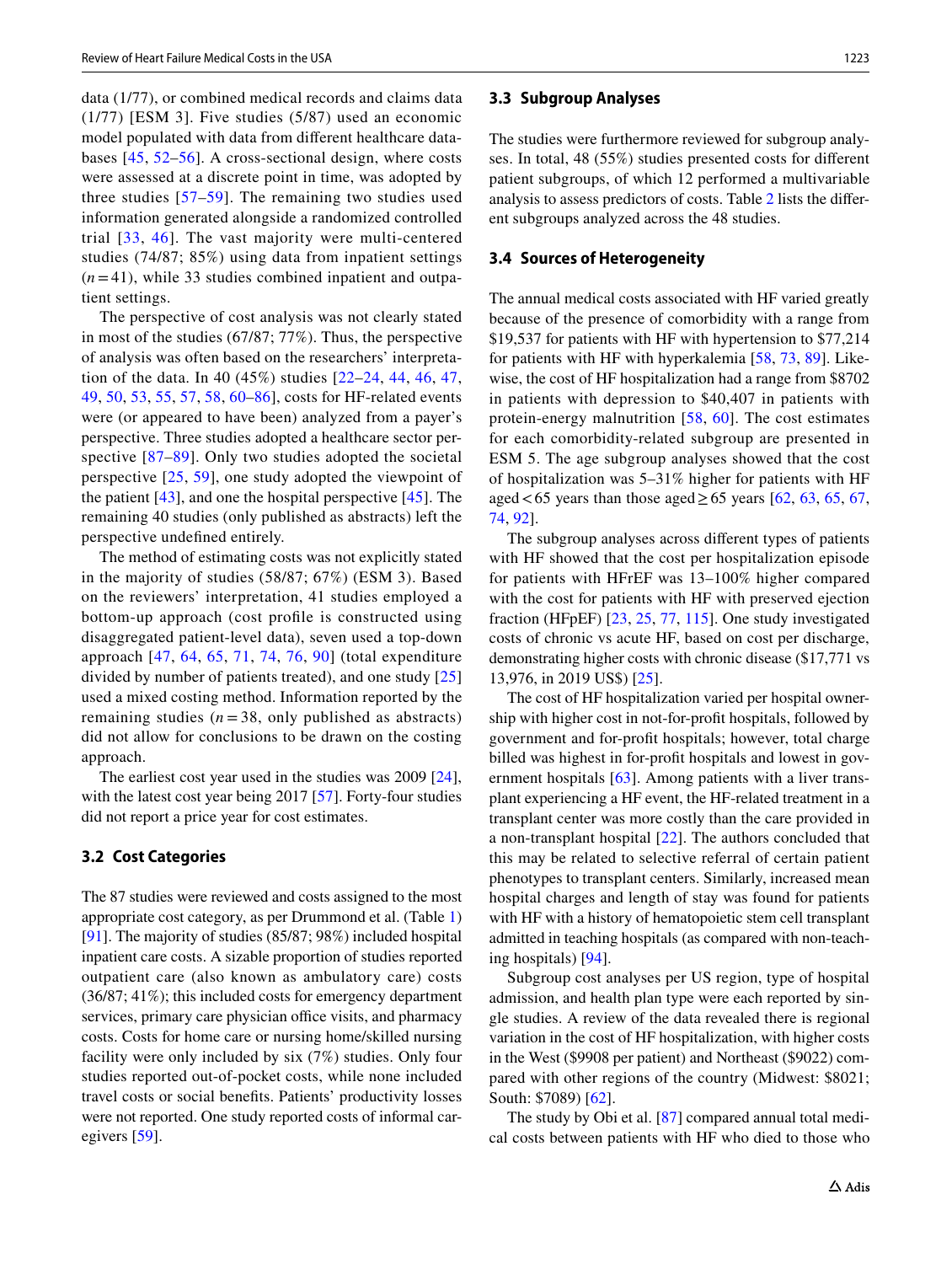<span id="page-5-0"></span>**Table 1** Costs included in the 87 costing studies

| Cost category               | No. of studies $(\%)$ | References                                                                                                      |  |  |
|-----------------------------|-----------------------|-----------------------------------------------------------------------------------------------------------------|--|--|
| Direct medical costs        |                       |                                                                                                                 |  |  |
| Diagnostic tests            | 3(3)                  | [23, 76, 77]                                                                                                    |  |  |
| Inpatient care              | 85 (98)               | $[22 - 58, 60, 62 - 90, 92 - 103]$                                                                              |  |  |
| Inpatient professional fees | 3(3)                  | [25, 46, 55]                                                                                                    |  |  |
| Intensive care units        | 5(6)                  | [23, 41, 42, 77, 84]                                                                                            |  |  |
| Nursing home/facility       | 6(7)                  | [25, 28, 33, 64, 70, 83]                                                                                        |  |  |
| Outpatient care             | 36(41)                | $[23-25, 28, 33, 43, 46, 48, 49, 55, 57, 58, 60, 62-65, 68-71,$<br>73, 75–78, 83, 86–89, 92, 97, 105, 112, 113] |  |  |
| Emergency department visits | 20(23)                | $[23-25, 48, 55-58, 64, 68, 71, 75-77, 83, 87, 88, 97, 105, 111]$                                               |  |  |
| Physician office visits     | 14(16)                | [25, 33, 34, 41, 46, 57, 64, 68, 75, 83, 87, 88, 97, 102]                                                       |  |  |
| Observation unit visits     | 2(2)                  | [83, 114]                                                                                                       |  |  |
| Medications                 | 5(6)                  | [33, 71, 88, 98, 99]                                                                                            |  |  |
| Home care                   | 6(7)                  | [25, 28, 64, 70, 76, 83]                                                                                        |  |  |
| Day care                    | $\mathbf{0}$          |                                                                                                                 |  |  |
| Community health care       | $\mathbf{0}$          |                                                                                                                 |  |  |
| Pharmacy                    | 12(14)                | $[23, 25, 43, 64, 68, 75-77, 87, 88, 110, 112]$                                                                 |  |  |
| Direct non-medical costs    |                       |                                                                                                                 |  |  |
| Social care                 | $\boldsymbol{0}$      |                                                                                                                 |  |  |
| Social benefits             | $\boldsymbol{0}$      |                                                                                                                 |  |  |
| <b>Travel</b> costs         | $\theta$              |                                                                                                                 |  |  |
| Out-of-pocket               | 4(5)                  | [25, 64, 88, 110]                                                                                               |  |  |
| Indirect non-medical costs  |                       |                                                                                                                 |  |  |
| Productivity loss (illness) | $\boldsymbol{0}$      |                                                                                                                 |  |  |
| Productivity loss (death)   | $\mathbf{0}$          |                                                                                                                 |  |  |
| Informal caregiving         | 1(1)                  | [59]                                                                                                            |  |  |

survived (stratifed by health plan type). Authors found that patients who died incurred substantially higher costs from index to death, as compared with survivors, despite the mean post-index period being 59% shorter compared with survivors (matched cohorts). This trend was observed regardless of health plan type; however, the diference in cost between decedents and survivors was greater for those with commercial plans (2.6-fold higher) than those with Medicare Advantage with Part D plans (1.5-fold higher). The fndings from this study offer useful insights on the end-of-life cost burden in patients with HF.

Last, the study by Punekar et al. [\[88\]](#page-16-7) evaluated total medical costs associated with HF events in patents with hyperlipidemia, per baseline risk of cardiovascular (CV) disease (high risk, primary prevention, secondary prevention), and the number of HF events (only one, two, or three HF events) over a 2-year follow-up. Authors found that the total medical costs were higher among cases (patients with a CV event) compared with controls (patients without a CV event) in all three cohorts, and costs remained higher throughout the follow-up period for HF events. Mean 2-year total costs among patients with only one HF event and only two HF events were highest for the primary prevention cohort (\$75,229 and \$106,595, respectively) compared with the secondary prevention (\$65,649 and \$76,760) and highrisk (\$65,010 and \$90,246) cohorts. Mean 2-year total costs among patients with only three HF events were highest for the high-risk cohort (\$108,319) compared with the primary prevention cohort (\$104,347) and secondary prevention cohort (\$94,548).

# **3.5 Heart Failure‑Related Costs vs All‑Cause Costs**

Studies were assessed to determine whether published costs were HF related or all cause. Seventy-two (83%) studies estimated costs only attributable to HF events  $(n=68)$ , or separate cost estimates were provided for allcause and HF-related resource use  $(n=4)$  [[44](#page-14-8), [65,](#page-15-8) [85,](#page-16-8) [87](#page-16-1)]. In the remaining 15 studies, eight (53%) assessed the costs that could be directly attributed to HF by comparing the costs of patients with HF to those with no HF [\[51,](#page-14-2) [69](#page-15-17), [88,](#page-16-7) [95](#page-16-9), [104,](#page-16-10) [105](#page-16-11), [107,](#page-16-12) [111](#page-16-13)]. In the other seven studies [\[46](#page-14-6), [58,](#page-15-5) [66,](#page-15-18) [68](#page-15-19), [75,](#page-15-20) [89,](#page-16-2) [94](#page-16-6)], it was inferred that all-cause resource use (i.e., no distinction for HF-related resource use) had been included in the analysis.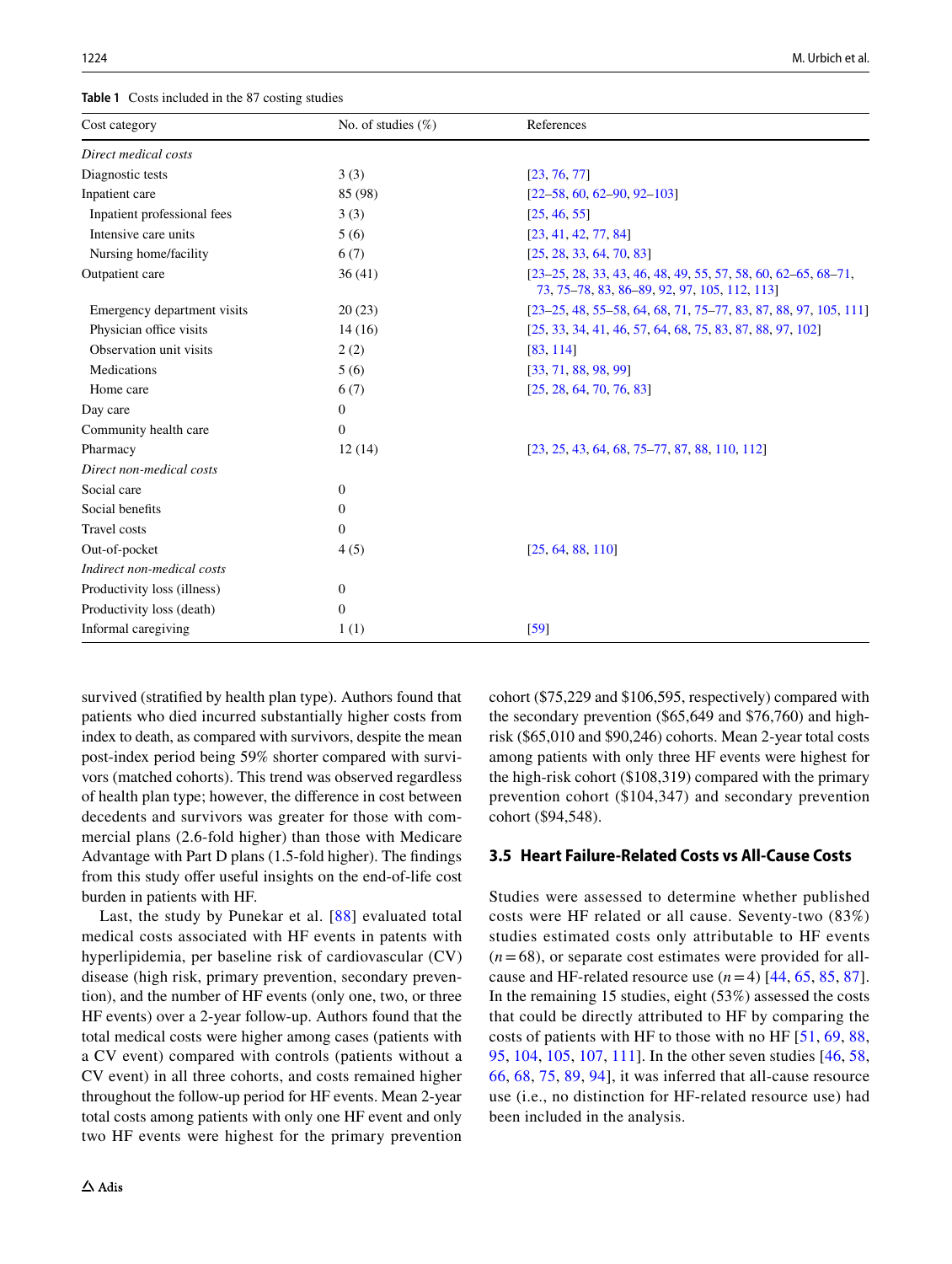<span id="page-6-0"></span>**Table 2** Subgroups used to report cost results in the 87 costing studies

| Subgroup                                | N of studies $(\%)$ | References<br>$[42, 51, 58, 60, 66, 68, 69, 71, 73-77,$<br>82, 88, 97, 104, 105, 1071 |  |  |  |
|-----------------------------------------|---------------------|---------------------------------------------------------------------------------------|--|--|--|
| Presence of comorbidity <sup>a</sup>    | 18(21)              |                                                                                       |  |  |  |
| Intervention <sup>b</sup>               | 10(11)              | $[29, 30, 33, 43, 50, 56, 68, 90, 93, 96]$                                            |  |  |  |
| Age                                     | 6(7)                | [62, 63, 65, 67, 74, 92]                                                              |  |  |  |
| Type of HF                              | 8(9)                | $[23-26, 41, 48, 72, 82]$                                                             |  |  |  |
| Hospital type <sup>c</sup>              | 5(6)                | [22, 63, 70, 83, 94]                                                                  |  |  |  |
| Sex                                     | 3(3)                | [62, 63, 92]                                                                          |  |  |  |
| Ethnicity                               | 5(6)                | [59, 65, 106, 108, 109]                                                               |  |  |  |
| Number of HF events                     | 1(1)                | [88]                                                                                  |  |  |  |
| Season                                  | 1(1)                | [92]                                                                                  |  |  |  |
| US region                               | 1(1)                | $\lceil 62 \rceil$                                                                    |  |  |  |
| Health plan type <sup>d</sup>           | 1(1)                | [87]                                                                                  |  |  |  |
| Type of hospital admission <sup>e</sup> | 1(1)                | $\left[37\right]$                                                                     |  |  |  |
| Charlson Comorbidity Index $\geq$ 3     | 1(1)                | [67]                                                                                  |  |  |  |
| Readmission status                      | 1(1)                | [79]                                                                                  |  |  |  |
| Hospital frailty risk <sup>f</sup>      | 1(1)                | [80]                                                                                  |  |  |  |
| CV risk level <sup>g</sup>              | 1(1)                | [88]                                                                                  |  |  |  |

*CV* cardiovascular, *CVD* cardiovascular disease, *HF* heart failure

a Comorbidities included: acute kidney injury, protein-energy malnutrition, chronic kidney disease, cancer, diabetes mellitus, hyperkalemia, obstructive sleep apnea, hyponatremia, hyperlipidemia, hypertension, ischemic heart disease, dementia or Alzheimer disease, end-stage renal disease asthma, chronic obstructive pulmonary disease, pneumonia, atrial fbrillation or futter, stroke, depression and disorders such as posttraumatic stress, drug or alcohol use

b Interventions studied included: cardiac resynchronization therapy, renin–angiotensin–aldosterone system inhibitor agents, implantable hemodynamic monitoring, sacubitril/valsartan, angiotensin-converting enzyme inhibitor or angiotensin-receptor blocker, ultrafltration, spironolactone, orthotopic heart transplantation, left ventricular assist device implantation

c Hospital type included: hospital ownership, non-/transplant hospital, hospital teaching status, low/average/ high -pisode payment hospitals

d Health plan type included: commercial or Medicare Advantage with Part D

e Type of hospital admission included: non-elective/elective hospital admission

f Low/intermediate/high frailty risk

g Cardiovascular risk level included: secondary CV disease prevention (patients with a history of a CV event), high risk (patients not in the secondary CVD prevention cohort but who had CVD or risk-equivalent conditions), and primary prevention (patients with no CV event history or CVD)

# **3.6 Comparable Cost Estimates**

Comparable cost estimates are summarized in Table [3.](#page-7-0) Forty-three studies identifed from the SLR included a cost year and could be infated to 2019 US\$. Two of these, however, were excluded from the summary of comparable cost estimates because one study reported only informal caregiving costs [[59](#page-15-2)], while in the other study, patients were identifed by the index event of a pharmacy claim rather than an HF event [\[43](#page-14-11)]. The 41 remaining studies included in the summary of comparable cost estimates, along with the study-specifc cost/price years and the original values are detailed in ESM 5. All studies considered the economic burden of patients with HF in terms of direct medical costs due to inpatient care, outpatient care, and/or medications. Of the 41 studies, 24 only included patients who had been hospitalized for HF, and the remaining 17 included a mix of hospitalized and non-hospitalized patients. The reported costs were subject to large variations, which was, in part, owing to how the cost components were defned in the individual studies or how the resource use was valued, i.e., charges vs costs. Charges refer to the initial individual list prices a US hospital typically sets for the services it provides. They are usually higher than costs, which are the actual expenses incurred by a hospital in providing patient care (including the direct costs of patient care such as nursing, room and board, medicines and supplies; as well as overhead costs for administration).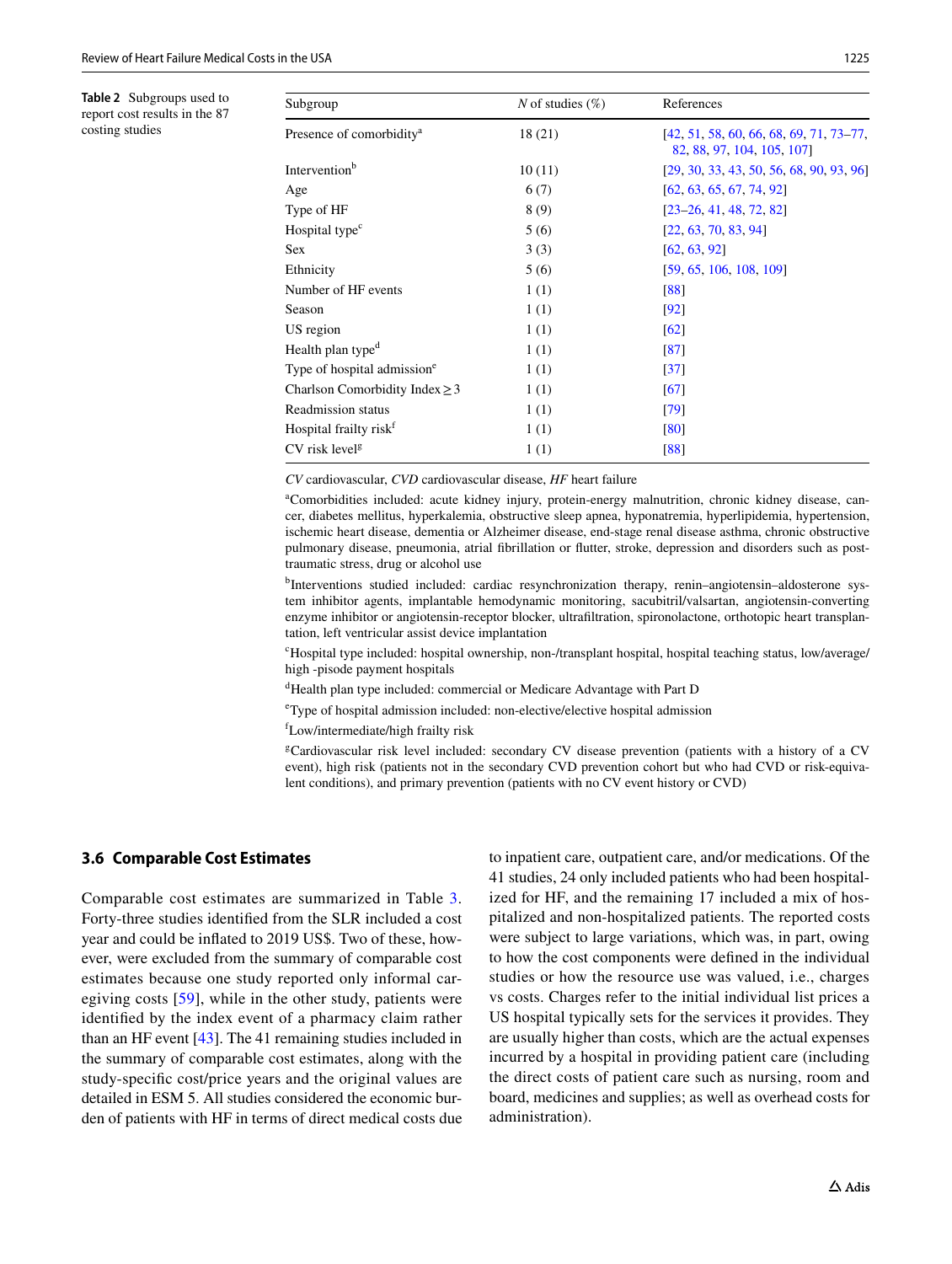<span id="page-7-0"></span>

| Definition of cost estimate                                                                | No. of studies<br>(estimates) <sup>a</sup> | Median   | IQL               | Mean              | Range              |
|--------------------------------------------------------------------------------------------|--------------------------------------------|----------|-------------------|-------------------|--------------------|
| Total medical cost/charge <sup>b</sup> over 1 year <sup>c</sup>                            |                                            |          |                   |                   |                    |
| Costs                                                                                      | 5(8)                                       | \$24,383 | \$20,713-\$40,619 | \$29,118          | \$14,226-\$45,784  |
| Cost in patients with specified comorbidity                                                | 7(23)                                      | \$46,580 | \$39,585-\$64,664 | \$50,455          | \$19,537-\$77,214  |
| Charges                                                                                    | 1(1)                                       | n/a      | n/a               | \$98,599          | n/a                |
| Charges in patients with specified comorbidity                                             | 1(1)                                       | n/a      | n/a               | \$191,221         | n/a                |
| Total medical cost/charge <sup>b</sup> over 30 days <sup>c</sup>                           |                                            |          |                   |                   |                    |
| Costs                                                                                      | 3(5)                                       | \$14,189 | \$4899-\$16,578   | \$11,315          | \$1592-\$19,317    |
| Charges                                                                                    | 1(1)                                       | n/a      | n/a               | \$31,300          | n/a                |
| HF-specific hospitalization cost <sup>d</sup>                                              |                                            |          |                   |                   |                    |
| Costs                                                                                      | 17(31)                                     | \$13,418 | \$11,125-\$15,667 | \$14,323          | \$7319-\$30,475    |
| Costs for patients with a comorbidity                                                      | 7(17)                                      | \$14,015 | \$11,769-\$20,373 | \$16,556          | \$8702-\$40,407    |
| Charges                                                                                    | 5(5)                                       | \$28,887 | \$28,017-\$32,524 | \$33,433          | \$26,393-\$51,342  |
| Charges in patients with specified comorbidity                                             | 1(11)                                      | \$47,238 | \$41,702-\$57,392 | \$54,349          | \$30,906-\$112,313 |
| HF-specific hospitalization cost over 1 year $\epsilon$                                    |                                            |          |                   |                   |                    |
| Costs                                                                                      | 6(9)                                       | \$15,879 | \$9444-\$20,933   | \$19,907          | \$8972-\$42,231    |
| All-cause hospitalization cost over 1 year <sup>c</sup>                                    |                                            |          |                   |                   |                    |
| Costs                                                                                      | 3(4)                                       | \$20,826 | \$18,779-\$29,045 | \$26,998          | \$12,959-\$53,382  |
| Post-discharge cost                                                                        |                                            |          |                   |                   |                    |
| 30-day post-discharge cost following a worsening HF admission                              | 1(1)                                       | n/a      | n/a               | \$6283            | n/a                |
| HF-related post-discharge costs in patients with vs without T2DM                           | 1(1/1)                                     | n/a      | n/a               | \$1771/\$1543     | n/a                |
| All-cause post-discharge costs in patients with vs without T2DM                            | 1(1/1)                                     | n/a      | n/a               | \$8722/\$8055     | n/a                |
| Readmission cost                                                                           |                                            |          |                   |                   |                    |
| Cost of readmissions in the same vs different hospital                                     | 1(1/1)                                     | n/a      | n/a               | \$15,732/\$25,879 | n/a                |
| Cost of HF readmissions for patient with corrected vs uncorrected<br>hyponatremia          | 1(1/1)                                     | n/a      | n/a               | \$3044/\$3656     | n/a                |
| Cost of 30-day all-cause readmission <sup>e</sup>                                          | 1(1/1)                                     | n/a      | n/a               | \$7583            | n/a                |
| Outpatient care cost                                                                       |                                            |          |                   |                   |                    |
| Cost of outpatient visits (mean per visit)                                                 | 6(11)                                      | \$1348   | \$649-\$1452      | \$1499            | \$297-\$3859       |
| Cost of emergency department services (mean per visit)                                     | 6(6)                                       | \$1441   | \$829-\$1933      | \$1599            | \$411-\$3580       |
| Other medical cost                                                                         |                                            |          |                   |                   |                    |
| Cost of home healthcare                                                                    | 1(1)                                       | n/a      | n/a               | \$2227            | n/a                |
| Cost/charge <sup>b</sup> for patients with HF with HFrEF                                   |                                            |          |                   |                   |                    |
| HF-specific hospitalization cost                                                           | 3(7)                                       | \$12,915 | \$12,156-\$13,664 | \$13,820          | \$10,103-\$22,086  |
| Cost per day of HF-specific hospital stay in patients with vs without<br>T <sub>2</sub> DM | 1(1/1)                                     | n/a      | n/a               | \$2205/\$2115     | n/a                |
| HF-specific hospitalization cost in patients with vs without T2DM                          | 1(1/1)                                     | n/a      | n/a               | \$12,915/\$10,103 | n/a                |
| Mean charge for HF-related care                                                            | 1(1)                                       | n/a      | n/a               | \$31,300          | n/a                |
| Charges per HF-specific hospitalization <sup>d</sup>                                       | 1(1)                                       | \$26,393 | \$13,099-\$64,241 | \$69,994          | n/a                |
| Charges per all-cause hospitalization <sup>d</sup>                                         | 1(1)                                       | \$25,545 | \$12,795-\$62,571 | \$65,715          | n/a                |
| Charges per 30-day all-cause readmission <sup>d,e</sup>                                    | 1(1)                                       | \$31,503 | \$12,186-\$86,032 | \$73,009          | n/a                |

*HF* heart failure, *HFrEF* heart failure with reduced ejection fraction, *IQL* interquartile limits, *n/a* not applicable, *T2DM* type 2 diabetes mellitus a When applicable, more than one estimate per study is used for the calculation of mean and median. Estimates per study are provided in ESM 5 <sup>b</sup>Charges refer to the initial individual list prices a US hospital typically sets for the services it provides, whereas costs are the actual expenses incurred by a hospital in providing patient care

c Per patient

d Index hospitalization

e Following a HF hospitalization

# **3.6.1 Total Medical Heart Failure‑Related Costs**

The annual median medical costs for HF care was \$24,383 (IQL \$20,713–\$40,619) per patient (Table [3](#page-7-0)). Reported charges were substantially higher than reported costs (mean \$98,599) and increased to  $>$  \$100,000 per patient with HF when all-cause readmissions were included in the cost estimation [[65](#page-15-8)].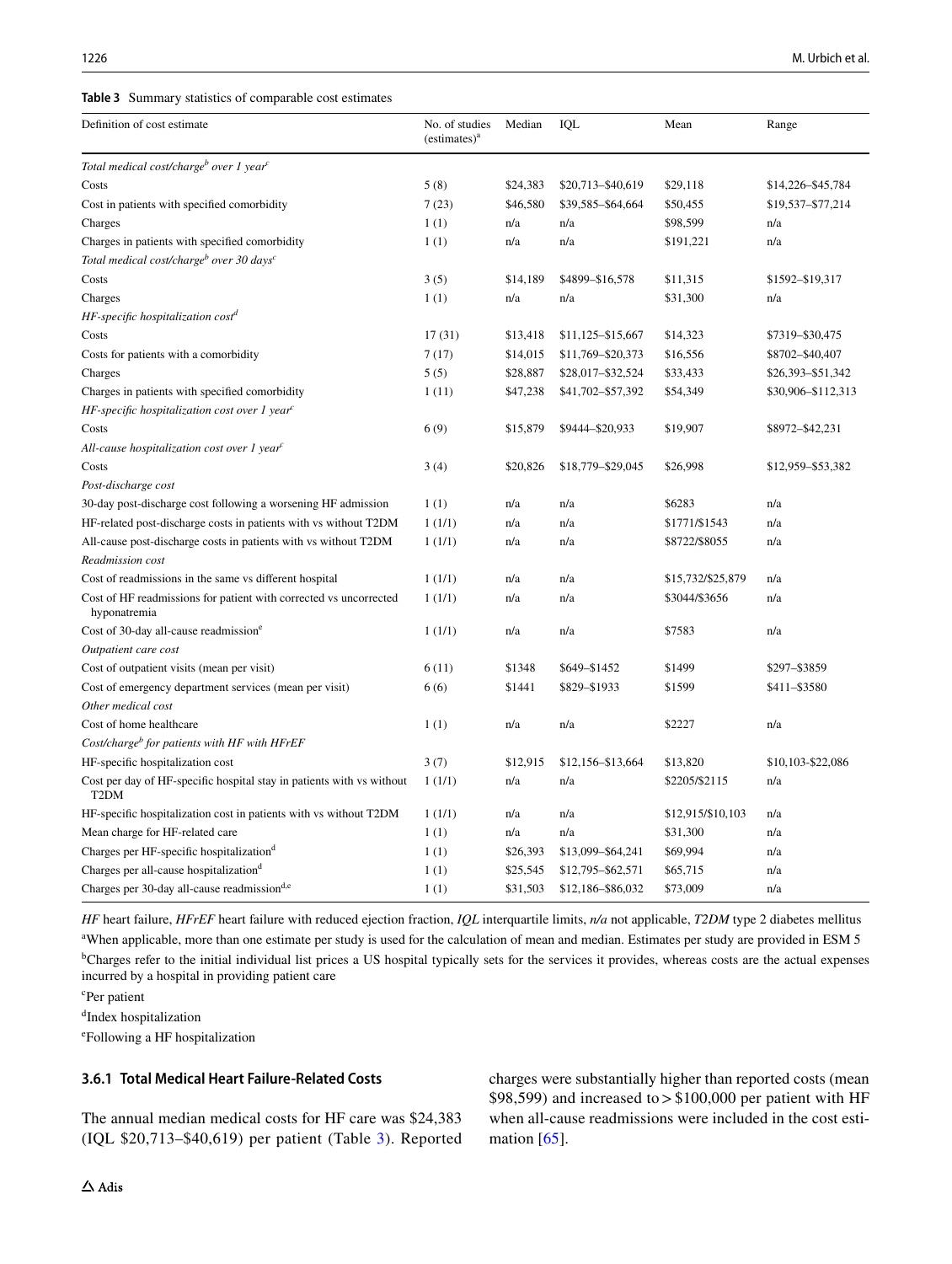Costs varied with the presence of a comorbidity and with survival. Analyzing the comparable costs by subgroup with a specifed comorbidity, the estimated median annual total medical cost was \$46,580 (IQL \$39,585–\$64,664) per patient, almost double the cost estimated for the general HF population (\$24,383) (Table [3](#page-7-0)). The actual reported costs/charges varied greatly with the specifed comorbidity. The cost estimates for each patient subgroup are presented in ESM 5.

One study analyzed costs according to survival [[87](#page-16-1)]. The medical cost per patient accrued within 30 days from the date of the earliest qualifying claim with a diagnosis code for HF varied from \$1592 for patients who survived to \$19,317 for patients who died. Patients with HF who died within 1 year after an index HF encounter incurred markedly higher per-patient-per-month costs than patients in the survivor cohort, with the majority of costs attributable to hospitalizations for both patient cohorts. Likewise, the allcause medical cost (including inpatient care, outpatient care, and pharmacy costs) for the same population had a range from \$3510 (HF survivors) to \$25,510 (HF decedents) per patient per month [\[87](#page-16-1)].

#### **3.6.2 Heart Failure‑Specifc Hospitalization**

The median cost for a HF-specific hospitalization was \$13,418 (IQL \$11,125–\$15,667) per patient (Table [3](#page-7-0)). For patients with co-morbidities (e.g., diabetes mellitus, ischemic heart disease), the median HF-specifc hospitalization cost was slightly higher, at \$14,015 per patient (IQL \$11,769–\$20,373).

Olchanski et al. [\[77](#page-15-16)] estimated mean hospitalization costs by category, stratifed by diabetes status and HF subtypes (HFrEF and HFpEF). Mean hospitalization costs were higher for patients with diabetes regardless of HFrEF (\$16,679) vs HFpEF (\$15,301) status at admission compared with those without diabetes (HFrEF, \$12,296; HFpEF, \$11,828). The authors also reported on the following subcategories: diagnostic tests (range \$933–\$1197 per patient), room and board expenses (\$4110–\$6188), therapies (\$339–\$753), pharmacy (\$445–\$729), other expenses (\$1144–\$1364), and total cost per day alive (\$3022–\$11,828). Patients with HFrEF had 4–9% higher hospitalization costs compared with patients with HFpEF. Room and board expenses were 12–16% higher for patients with HFpEF compared with patients with HFpEF. Similarly, diagnostic and pharmacy costs were 6% and 23% higher for patients with HFpEF, respectively. Therapy costs were 19–31% higher for patients with HFpEF compared with patients with HFrEF. Last, cost per day alive for patients with HFpEF exceeded corresponding costs for patients with HFpEF by 5–10%. The annual median cost for HF-specifc hospitalizations was \$15,879 (IQL \$9444–\$20,933) per patient and for all-cause hospitalizations \$20,826 (IQL \$18,779–\$29,045) per patient.

#### **3.6.3 Post‑Discharge Cost**

Two studies estimated the average post-discharge cost following a HF hospitalization event [[57](#page-15-1), [97\]](#page-16-17). The average 30-day post-discharge cost following a worsening HF admission was estimated at \$6283 per patient [\[57\]](#page-15-1). It was calculated as the diference between all costs incurred in the 30 days following discharge and the average 1-month cost of a patient with HF [\[57](#page-15-1)]. Raju et al. [\[97\]](#page-16-17) estimated the monthly HF-related post-discharge costs at \$1771 per patient with type 2 diabetes mellitus (T2DM) and at \$1543 per patient without T2DM. The monthly all-cause post-discharge costs were estimated at \$8722 and \$8055, respectively.

#### **3.6.4 Readmission Cost**

One study estimated the cost associated with readmissions for patients discharged following a HF hospitalization [\[67](#page-15-15)]. Lahewala et al. [\[67](#page-15-15)] estimated the mean cost of care of readmission over a 30-day period after HF hospitalization in the same hospital at \$15,732 per patient and in a different hospital at \$25,879 per patient (the associated mean length of stay per patient was 6.1 and 7.5 days, respectively).

Another study evaluated costs for patients with hyperlipidemia with one, two, or three HF hospitalization events [[88](#page-16-7)]. The associated mean 2-year cost<sup>[1](#page-8-0)</sup> range was from \$65,010 to \$75,229 (one HF event), \$76,760–\$106,595 (two HF events), and \$94,548–\$108,319 (three HF events), respectively, depending on pre-index clinical characteristics of the patients (high risk, primary prevention, or secondary prevention). A third study estimated the cost of 30-day allcause readmission for patients discharged following a HF hospitalization at \$7583 [\[53](#page-15-3)].

#### **3.6.5 Outpatient Care Cost**

Most of the included studies captured costs for outpatient medication and physician visits within the total medical cost estimated; only seven studies itemized outpatient visit costs separately from other medical costs [[25](#page-14-10), [34](#page-14-16), [46,](#page-14-6) [57,](#page-15-1) [64](#page-15-7), [76,](#page-15-11) [86\]](#page-16-0), which had a range from \$297 [[86\]](#page-16-0) to \$3859 [[64\]](#page-15-7) per patient. Yoon et al. [[76](#page-15-11)] estimated the annual average cost per patient per type of outpatient healthcare, including medical/surgical costs (\$8487), diagnostic costs (\$2178), behavioral costs (\$550), other costs (\$973), and pharmacy costs (\$2904).

Six studies reported the cost of the emergency department services [\[24](#page-14-7), [25,](#page-14-10) [55](#page-15-4), [57,](#page-15-1) [58,](#page-15-5) [64](#page-15-7)]. The median cost per visit

<span id="page-8-0"></span><sup>&</sup>lt;sup>1</sup> Heart failure total cost includes inpatient care, outpatient care, and pharmacy costs for all medical events during the follow-up period (i.e., 2 years).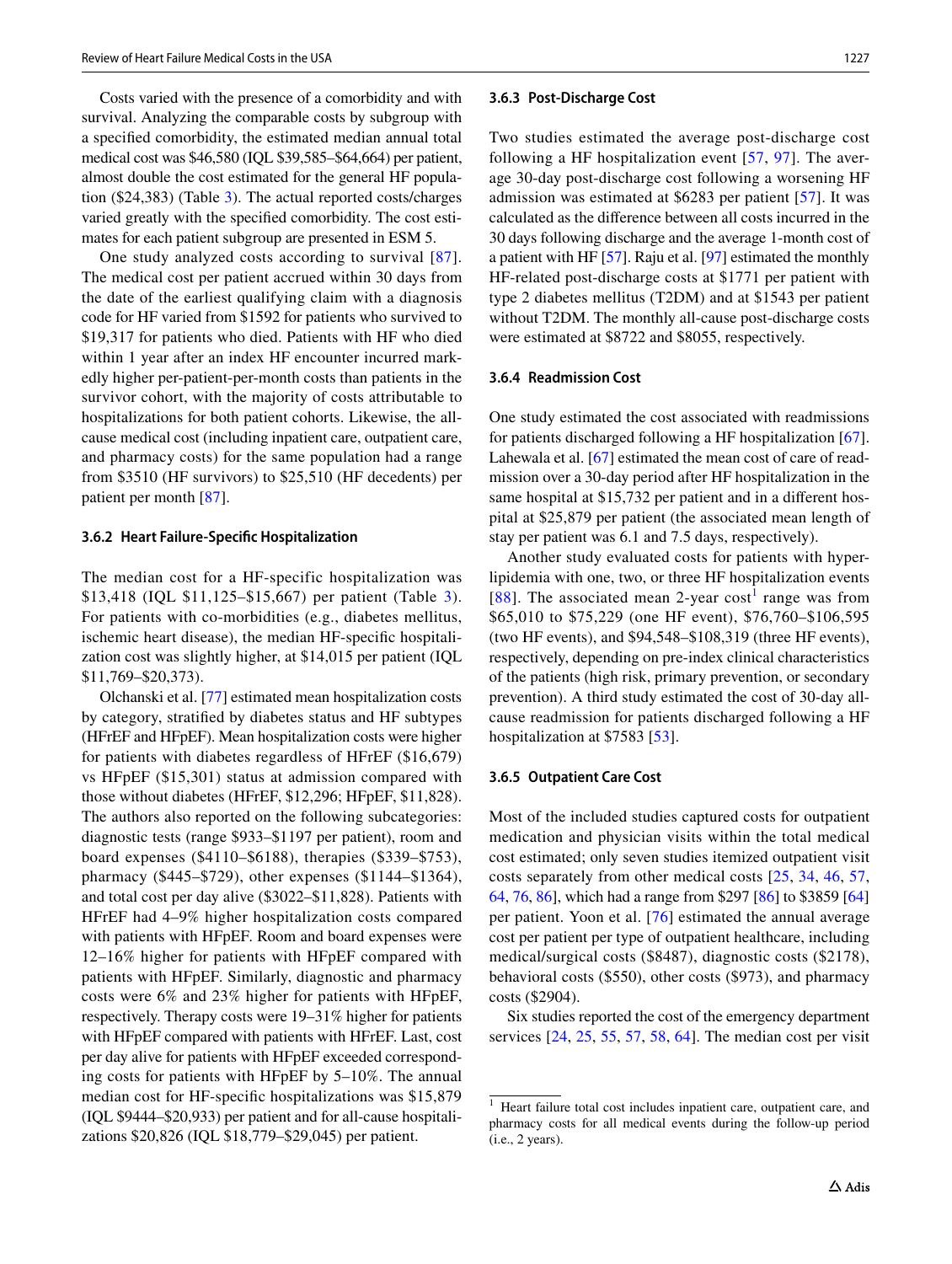was \$1441 (IQL \$829–\$1933). A seventh study estimated the annual HF-related emergency service cost at \$212–\$291 per patient, averaged over a cohort of 1-year survivors and 1-year decedents post-index HF claim, respectively [[87](#page-16-1)]. Per-patient estimates refecting only those patients who did visit the emergency department were not provided. The same study estimated the annual average HF-related ambulatory costs at \$930 and \$1902 per patient among patients with HF who died and those who survived, respectively. The respective cost estimates per patient per month were \$18–\$93 and \$156–\$192 for HF-related emergency and ambulatory services, respectively [\[87](#page-16-1)].

### **3.6.6 Other Medical Costs**

The economic burden of home healthcare was estimated only by Echoufo-Tcheugui et al. at \$2227 per patient per year [\[64](#page-15-7)]. The same study provided an average annual cost estimate of \$813 per patient, for a list of services including nursing home, rehabilitation, vision, medical supplies, and dental services. The study reported cross-sectionally on patients with a HF diagnosis (10-year inclusion window), with no requirements for hospital admission.

# **3.6.7 Costs for Patients with Heart Failure with Reduced Ejection Fraction**

Five studies reported costs for patients with HFrEF [\[23,](#page-13-22) [25](#page-14-10), [34](#page-14-16), [44,](#page-14-8) [77](#page-15-16)]. The median HF-specifc hospitalization cost (including room and board, diagnostics, therapies, pharmacy, emergency department, and overhead costs) was \$12,915 (IQL \$12,156–\$13,664) per stay [\[23](#page-13-22), [25,](#page-14-10) [77](#page-15-16)]. One study estimated the mean HF-specifc hospitalization cost at \$12,915 in patients with T2DM and at \$10,103 in patients without T2DM [[77](#page-15-16)]. The same study further estimated the total cost per day of HF-specifc hospital stay at \$2205 and \$2115 in patients with T2DM and without T2DM, respectively.

Two studies estimated charges (rather than costs) for HF-related care [[34,](#page-14-16) [44](#page-14-8)]. Givertz et al. looked at HFrEF in patients who had been hospitalized and/or required intravenous diuretic because of worsening HF (0.7 hospitalizations per person during the frst 30 days after HF onset). The mean medical charges (including dispensed prescriptions and number of private healthcare and hospital-facility visits) accrued within the frst 30 days following the event were \$31,300; monthly mean charges for the remaining year was \$32,524 per patient [[34\]](#page-14-16). Bress et al. [[44\]](#page-14-8) assessed resource utilization and associated charges among a real-world cohort of patients with HFrEF in an academic medical center setting. The median hospital charges for an all-cause, HFspecific, and 30-day all-cause readmissions were \$25,545, \$26,393, and \$31,503, respectively. Index hospitalizations were included in the charge analysis. Cost estimates specifc to other types of HF (with preserved ejection fraction [diastolic HF]; acute decompensated HF) were reported in fve studies [[23](#page-13-22)[–25](#page-14-10), [49](#page-14-0), [72](#page-15-24)].

### **3.7 Quality Assessment**

The quality of this review is in part limited by the quality of the identifed studies. The studies that do not report the cost year of the provided estimates were considered of insufficient quality and were excluded from further quality assessment. Therefore, quality assessment is provided for 43 studies.

Only studies that reported a cost/price year were included in a comparison and analysis of cost estimates. All studies included in the analysis of comparable costs met the quality criteria for economic evaluations as used by the *British Medical Journal* [\[18\]](#page-13-17) and were therefore concluded to be of high quality. An overview of adherence of the studies to each of the items used for the quality assessment is presented in Fig. [2.](#page-10-0)

All the studies that were subject to the quality assessment  $(n=43)$  clearly stated the research question and defined the target population. The study setting (inpatient/outpatient) and location was well reported in all but one study [[59](#page-15-2)].

The perspective of the economic analysis was adequately reported and justifed in 19 studies (44%); less than half (21/43; 40%) [[22](#page-13-21), [24,](#page-14-7) [25](#page-14-10), [44](#page-14-8), [46,](#page-14-6) [47](#page-14-9), [49](#page-14-0), [53,](#page-15-3) [59](#page-15-2), [60](#page-15-6), [63,](#page-15-14) [65](#page-15-8), [67–](#page-15-15)[69](#page-15-17), [74](#page-15-10), [81](#page-15-27), [87](#page-16-1)[–89,](#page-16-2) [116\]](#page-17-3) did not clearly defne the perspective but the available information allowed for interpretation in line with published defnitions [[117\]](#page-17-4); three studies (10%), only published as abstracts, left the perspective completely undefned [[34,](#page-14-16) [90](#page-16-3), [97](#page-16-17)].

Sources of resource use and unit costs, currency and cost year, and the methods of resource use valuation (i.e., cost/ charge, cost-to-charge ratio) were well defned in all studies. The majority of studies (26/43; 60%) reported adequately on the methodology of estimating costs [\[22](#page-13-21)[–24](#page-14-7), [43](#page-14-11), [44,](#page-14-8) [49,](#page-14-0) [50,](#page-14-1) [57](#page-15-1)[–60](#page-15-6), [63](#page-15-14), [66](#page-15-18)[–72](#page-15-24), [75](#page-15-20)[–77,](#page-15-16) [85,](#page-16-8) [87,](#page-16-1) [88](#page-16-7), [116](#page-17-3)]; in 14 (33%), the costing approach was concluded by the information reported and relevant guidelines by Drummond et al. [\[91](#page-16-4)], although not explicitly stated [[25,](#page-14-10) [45](#page-14-3)[–47](#page-14-9), [53–](#page-15-3)[55](#page-15-4), [64,](#page-15-7) [65](#page-15-8), [81,](#page-15-27) [86](#page-16-0), [89,](#page-16-2) [90](#page-16-3), [118](#page-17-5)]; three studies (10%), only published as abstracts, did not provide any information on the costing methodology [[34,](#page-14-16) [73,](#page-15-12) [97\]](#page-16-17).

Time horizon was reported by 38 studies, with the majority (33/43; 77%) estimating costs over a relatively short time frame of up to 1 year. Only fve studies estimated the costs for a HF event for a period greater than 1 year [[44,](#page-14-8) [46](#page-14-6), [71,](#page-15-9) [75,](#page-15-20) [88\]](#page-16-7), and only one of them discounted costs incurred after the frst year. Time horizon was not applicable for the remaining fve economic model studies, from which only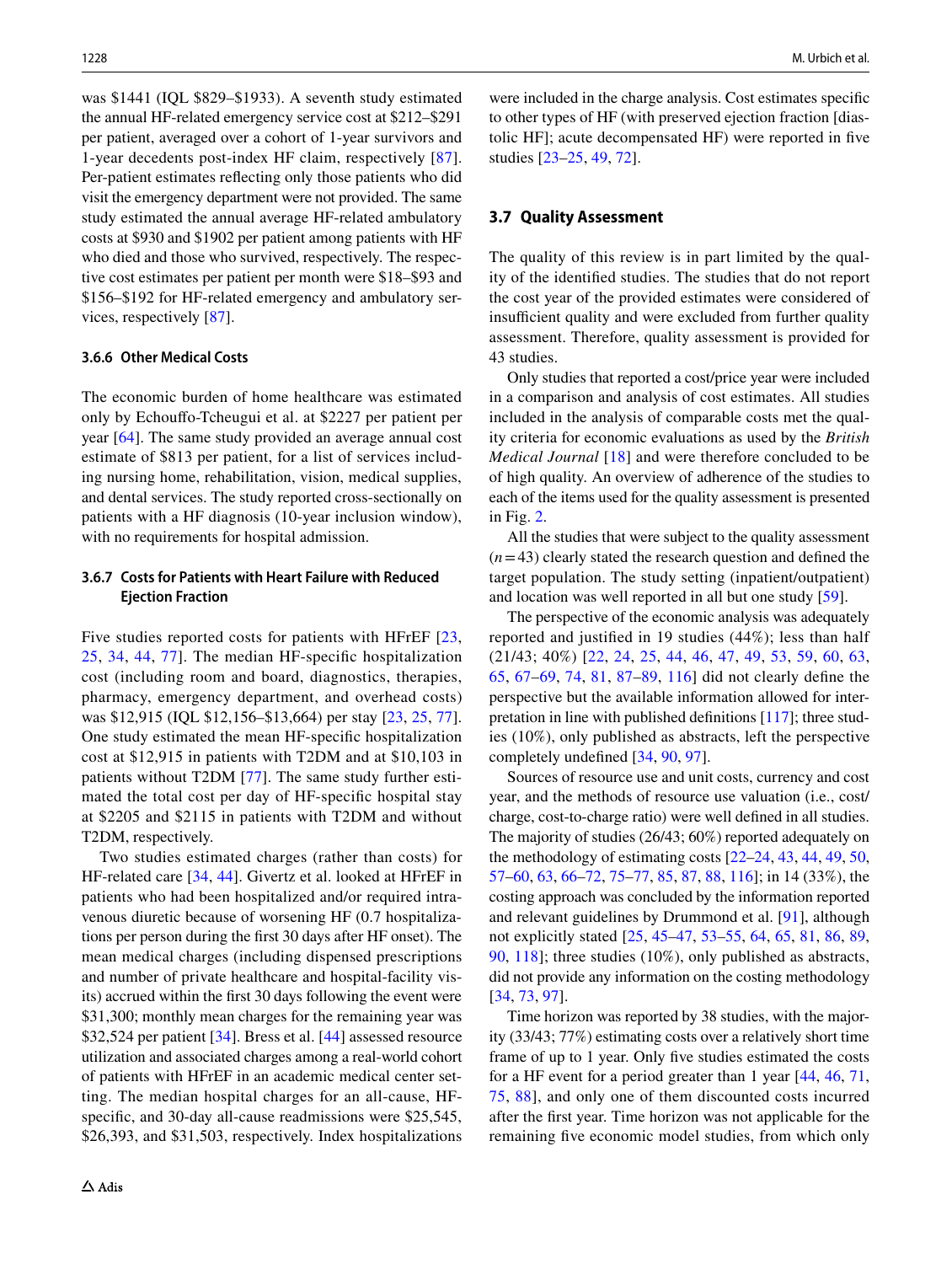

<span id="page-10-0"></span>**Fig. 2** Quality assessment of costing methodology of the studies. †Abstract

de-novo cost inputs were extracted [\[45](#page-14-3), [53](#page-15-3)[–55,](#page-15-4) [74](#page-15-10)]. In all the studies, the answer to the study question was given, conclusions followed from the data reported, and in all but six studies (14%, only published as abstracts) [\[34,](#page-14-16) [49](#page-14-0), [73,](#page-15-12) [86,](#page-16-0) [90](#page-16-3), [97](#page-16-17)] the conclusions were accompanied by the appropriate caveats.

# **4 Discussion**

This SLR provides a current assessment of medical costs due to HF-related events in the USA, capturing data published from 2014 to 2020. It is the first effort to systematically appraise costs in patients with HF. While the SLR identifed 87 studies reporting cost data, there was a large variation in study design and reporting detail. Only 43 studies provided sufficient data to enable inflation to 2019 US\$ and 41 of them allowed a comparison of cost estimates (Table [3](#page-7-0)). The majority of studies were retrospective database analyses.

Hospitalization because of acute decompensation is a common outcome in patients with HF. All 43 studies included in the detailed cost review captured hospitalizations as part of their cost estimates. This review showed that hospitalization is the major contributor to the overall direct costs for HF; based on median data, HF hospitalization costs make up 65% of all medical HF costs over a 1-year treatment period from the index hospitalization event. This is in agreement with a recently published review that showed that the costs for hospitalization account for 44–96% of the overall direct costs for HF [[11](#page-13-5)]. Owing to the dominance of hospitalization in HF costs, highlighted in this and other studies, it is not surprising that hospitalization is among the frst reported outcomes and the common driver in HF costefectiveness models [[9,](#page-13-15) [10\]](#page-13-16).

Of note, several studies focus on group-level comparisons and therefore the estimates for hospitalization costs appear to refect per-patient averages, including patients who were not hospitalized [\[24,](#page-14-7) [29,](#page-14-17) [34,](#page-14-16) [44,](#page-14-8) [50,](#page-14-1) [76,](#page-15-11) [87\]](#page-16-1). Bress et al.,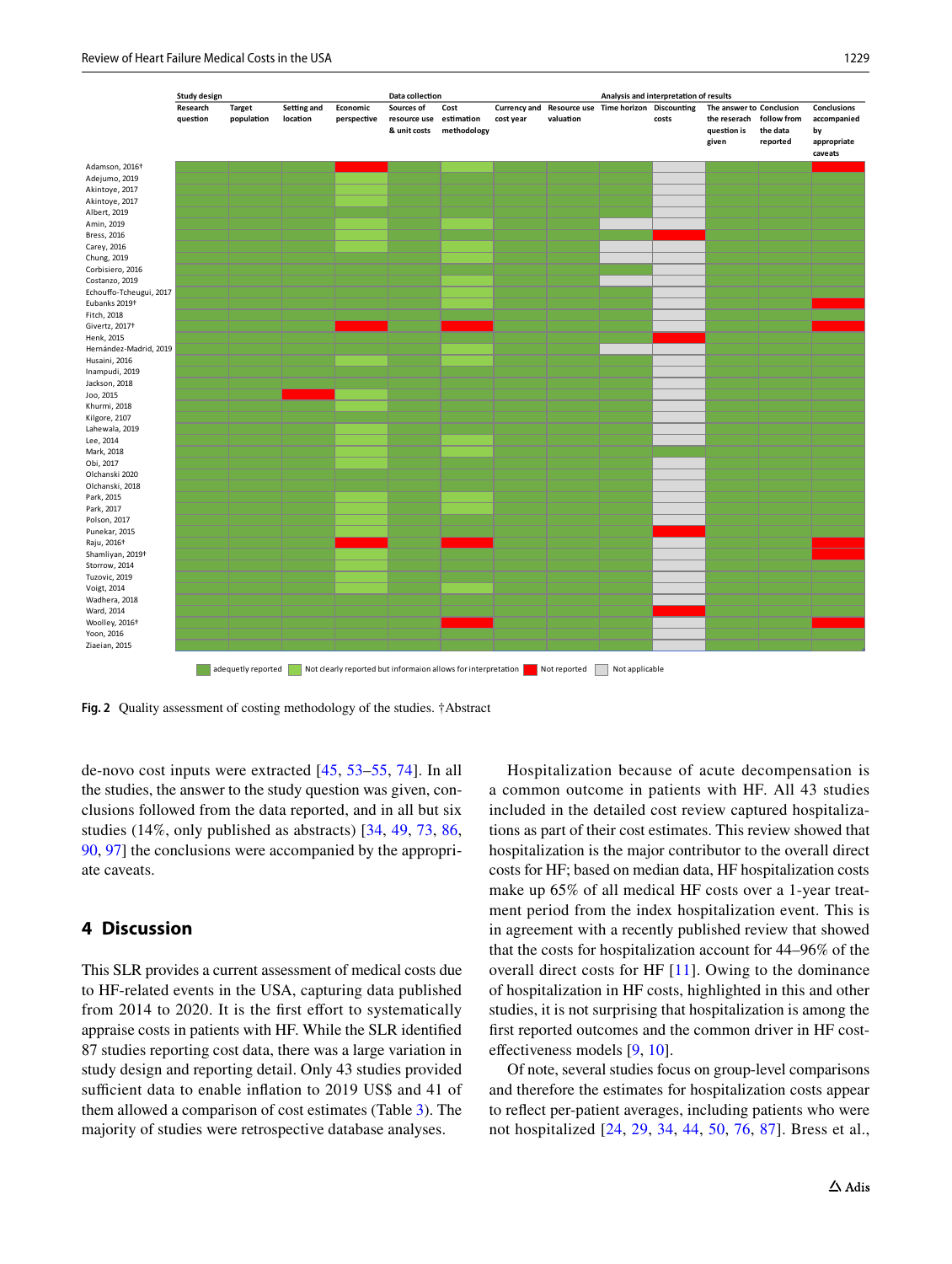Givertz et al., and Yoon et al. report per-patient numbers of hospitalizations of 0.5, 0.7, and 0.83 (medical/surgical stays) over varying periods of time [\[34,](#page-14-16) [44,](#page-14-8) [76\]](#page-15-11). Storrow et al. report on patients that entered the emergency department, with 83.7% leading to admission [\[24](#page-14-7), [34\]](#page-14-16). However, being charges rather than costs, the estimates reported by Bress et al., Givertz et al., and Storrow et al. were not taken into account by the authors of this review when calculating the overall HF-specifc hospitalization cost (Table [3\)](#page-7-0) [\[24,](#page-14-7) [34](#page-14-16), [44\]](#page-14-8). Last, Fitch et al., Jackson et al., and Voigt et al. concern samples of patients who were not per se hospitalized, $<sup>2</sup>$  $<sup>2</sup>$  $<sup>2</sup>$ </sup> but the cost estimates appeared to refect only hospitalized patients [\[25](#page-14-10), [57,](#page-15-1) [58\]](#page-15-5).

Following initial HF hospitalization, all-cause readmission rates are high, with approximately 20% of patients being readmitted within 30 days, further driving medical costs and poor outcomes [\[119–](#page-17-6)[121](#page-17-7)]. Annual medical charges for patients with HF, including all-cause readmissions exceed  $>185,000$  US\$ (2018), of which nearly half were due to non-HF readmissions [\[65](#page-15-8)]. The consideration of readmission rates (both HF specifc and all cause) should be an important factor when building a cost-of-illness profle for patients hospitalized for HF, and when developing economic evaluations. Steps to reduce readmission would not only improve patient outcomes but also reduce both direct costs and readmission penalties, imposed on hospitals by the Center for Medicare and Medicaid Services for higher readmissions rates than expected [\[122\]](#page-17-8). The high economic burden of readmissions of patients with HF is well acknowledged, and reducing readmissions may provide large cost savings [[123](#page-17-9), [124](#page-17-10)].

Previous studies highlight the wide variation in HF costs [[11](#page-13-5), [12](#page-13-6), [125](#page-17-11)], an observation that was also noted in this review. As a second objective, this study also sought to characterize the heterogeneity in HF costs. Reporting costs due to HF, without taking into account the impact of some of these sources of heterogeneity, may limit the usefulness of the data when assessing the cost efectiveness of HF interventions. Of the 87 studies identifed in the literature review, 48 provided cost data for patient subgroups or predictors of costs. Of these studies, HF costs according to comorbidities, intervention, age, and type of HF were most commonly studied. However, heterogeneity due to other factors such as the number of HF events, CV risk level, US region, health plan type, and type of hospital admission were not so well studied, calling for further research in these areas. Conclusive research fndings solely on the basis of a single study is likely to be less credible, as their representativeness and generalizability to other settings may be limited [\[126](#page-17-12)].

While a review of subgroup analyses did provide a clearer understanding of sources of cost heterogeneity, what also became evident is how variable cost data are even within subgroups. For example, depending on the specifc comorbidity, HF hospitalization costs varied by nearly fve-fold [[58,](#page-15-5) [60](#page-15-6)] and total medical costs over 1 year by nearly four-fold [[73,](#page-15-12) [89\]](#page-16-2). Surprisingly, younger patients (aged  $< 65$  years) were associated with higher costs than older patients (aged  $\geq$  65 years); the cost increase range was 5–31% [[62,](#page-15-13) [63](#page-15-14), [65,](#page-15-8) [67](#page-15-15), [74](#page-15-10), [92\]](#page-16-5). The lower costs among the older patients may refect a higher rate of mortality, which afects both the number of admissions and the length of hospital stay of older patients. Heart failure hospitalization costs were higher for patients with HFrEF, compared with patients with HFpEF, even though patients with HFpEF were older and had more comorbid conditions; the cost increase range was 13–100% [[23,](#page-13-22) [25,](#page-14-10) [77](#page-15-16), [115](#page-17-0)]. Costs were largely driven by the length of stay, with a higher heart rate at admission, lower systolic blood pressure, and higher creatinine associated with higher inpatient costs [\[23](#page-13-22), [25](#page-14-10), [77](#page-15-16), [115](#page-17-0)]. These fndings are consistent with a recently published cohort study indicating higher costs for patients with HFrEF than for patients with HFpEF over a 2-year follow-up period [[127\]](#page-17-13). These data highlight how sensitive cost data are to individual patient characteristics. Because of a lack of cost estimates among the reviewed studies, this review falls short of providing an assessment of the impact of disease severity, for instance, as measured by the New York Heart Association classifcation, on HF-related costs. While fully capturing or adjusting for these variables in economic evaluations is likely to be virtually impossible, understanding the limitations of cost estimates in terms of variation is important when using the data.

Another gap identifed during this review was the paucity of data from perspectives other than the payer and the healthcare sector. Only four of the total 87 studies provided societal, patient, or hospital cost perspectives of HF events [[25,](#page-14-10) [43,](#page-14-11) [45,](#page-14-3) [59](#page-15-2)]. Social care costs are an important element of longer term care for patients with debilitating events. Absenteeism, presenteeism, and informal care are related to considerable indirect costs (i.e., non-medical costs comprising resources that support the provision of healthcare services). It is estimated that the total loss of earnings attributed to HF morbidity and mortality will be \$12.4 billion in 2020 in the USA [[3](#page-13-2)]. Furthermore, approximately one in three patients with HF require informal care averaging at 45 h per week [[128](#page-17-14)]. Joo et al. reported an average annual cost of informal caregiving of \$836 per patient [[59\]](#page-15-2). Focusing only on the payer perspective obscures our understanding of disease burden on patients and their families. A part of HTAs is to ensure equity in allocation of resources. Therefore, cost reviews and economic models adopting a societal perspective should consider the indirect costs in addition to the direct costs related to HF events.

<span id="page-11-0"></span><sup>&</sup>lt;sup>2</sup> Eligibility of patients in the study was based on HF diagnosis, not HF admission/hospitalization.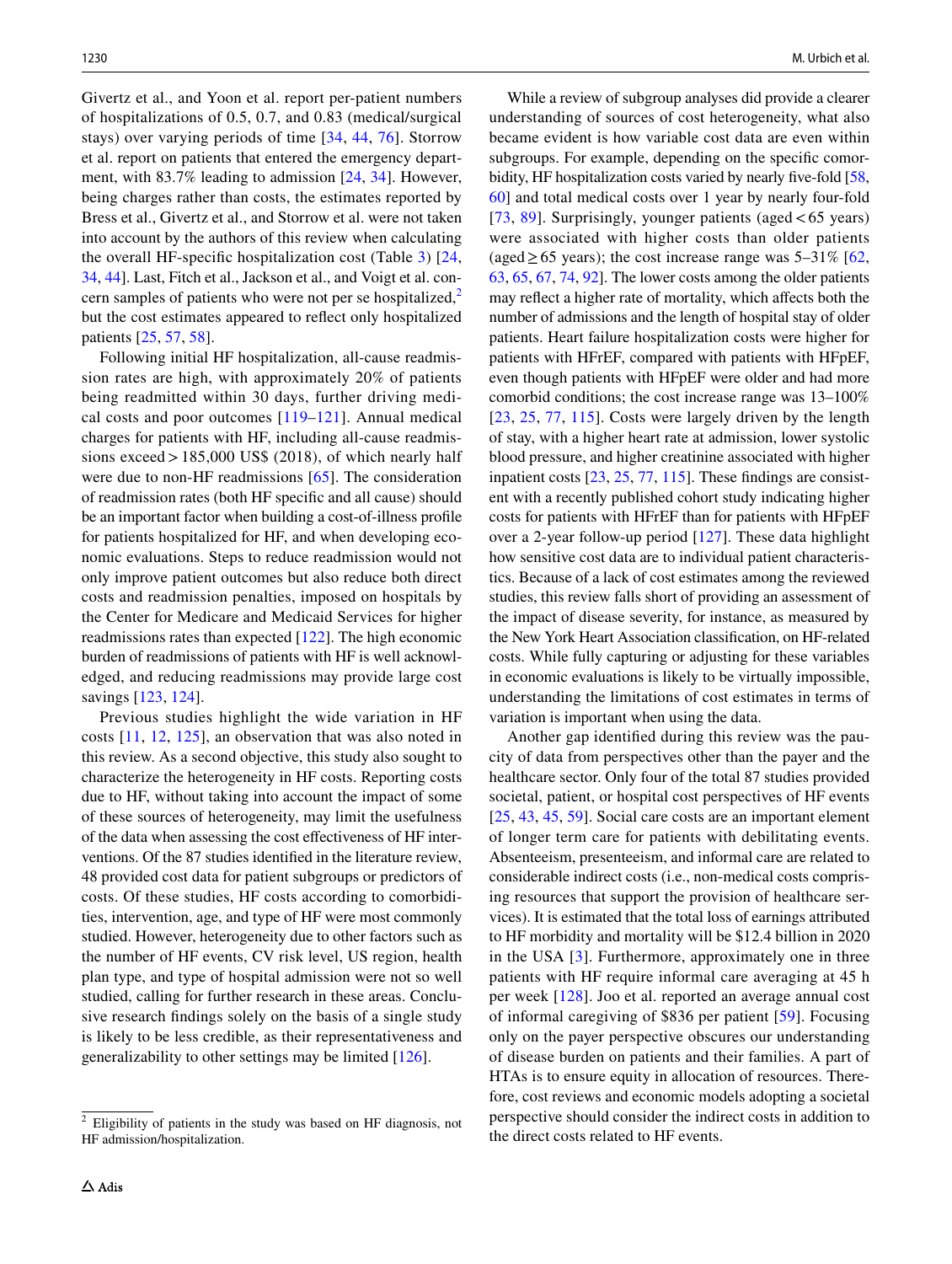The majority of studies reported costs over a short time horizon. Only fve studies estimated the costs for a HF event for a period greater than 1 year [\[44](#page-14-8), [46,](#page-14-6) [71,](#page-15-9) [75](#page-15-20), [88](#page-16-7)]. Punekar et al. [[88](#page-16-7)] and Mark et al. [[46\]](#page-14-6) estimated total medical costs associated with HF event(s) over a 2-year follow-up (i.e., year 1 and 2), Henk et al. [[75\]](#page-15-20) reported similar costs over 1, 2, and 3 years separately, and Ward et al. [\[71](#page-15-9)] estimated the cost per patient refecting annual resource use required beyond the frst year for the ongoing management of the HF complication, which applies while that particular health state is present for the remainder of the patient's life (ESM 6). Last, Bress et al. [[44\]](#page-14-8) estimated HF hospitalization charges (rather than costs) among patients with HFrEF over a 2-year follow-up. The short time horizons in the majority of studies might explain why 45–87% of overall HF costs were attributable to initial hospitalization costs alone [[34,](#page-14-16) [71,](#page-15-9) [76](#page-15-11), [87](#page-16-1)]. This also highlights the need for more long-term studies, and a clearer understanding of ambulatory costs to determine the lifetime costs of HF.

To minimize bias, studies were assessed to determine if costs were directly attributable to or associated with HF. In the majority of studies, the costs were attributable to an HF event. Heart failure-specifc costs were sometimes reported either alongside or instead of total costs [\[75,](#page-15-20) [88,](#page-16-7) [95\]](#page-16-9). Some studies used a matched cohort method to attribute costs specifcally to a HF event as opposed to those that might have been incurred without the HF event. This method allowed the assessment of costs over and above what might have been experienced by patients with similar characteristics [\[69,](#page-15-17) [73,](#page-15-12) [75,](#page-15-20) [87,](#page-16-1) [88,](#page-16-7) [95\]](#page-16-9).

Like other reviews of cost outcomes, comparison of cost data in this review was substantially limited because of unstandardized reporting. For example, a breakdown of the cost estimates in terms of the cost components was sometimes missing or poorly reported. Furthermore, variability in study design made it difficult to compare event costs, as well as contributing to data heterogeneity. This included the duration of follow-up or the method of estimating costs. Standardized approaches to conducting and reporting cost data would reduce this data heterogeneity and enable better cost comparisons between studies.

Finally, because of poor and unstandardized reporting, a review of the studies involved some subjective interpretation, leading to potential bias. The wide variation in the defnition and terminology used to describe the cost components across studies, for example, required the cost estimates to be grouped under broadly comparable headings (total medical costs, HF-specifc hospitalization cost, post-discharge cost, readmission cost, outpatient care cost, and other medical cost) based on the reviewers' interpretation of the data. The perspective of the cost analysis and methods of estimating costs were also frequently subject to reviewer interpretation.

Our review aimed to provide HF-related costs in the USA. Therefore, the absolute cost estimates cannot be transferred to other jurisdictions with diferent systems of healthcare delivery. However, the fndings on the main contributors to overall direct costs for HF, such as hospitalizations and readmission rates, along with the presence of comorbidity, are expected to be more generalizable.

# **5 Conclusions**

Heart failure is a growing clinical and economic burden. This systematic review provides the most up-to-date overview of HF medical costs in the USA. For the purpose of economic evaluations, the current study assessed the quality of the published evidence and synthesized cost estimates. It underpins the conclusion drawn in earlier reviews, namely that hospitalization costs are the key driver of HF-related costs. However, there is a considerable degree of heterogeneity in published HF costs, owing in part to specifc medical needs of diferent patient subgroups. Another source of heterogeneity is variation in study design and reporting, which also hinders cost comparisons. There is a large amount of disparate data on medical costs as a result of HF; however, to better inform cost analyses, the nuances of these data need to be better understood. This could be achieved through improved and standardized reporting of data.

**Acknowledgements** Medical writing support was provided by Dr. Aruna Jeans.

#### **Declarations**

**Funding** This work was funded by Amgen Inc. Pharmerit International was commissioned by Amgen Inc. to carry out the systematic review (the design, data collection, analysis, and interpretation) and draft the manuscript.

**Conflicts of interest** Michael Urbich, Gary Globe, and Heidi S. Wirtz are employees of Amgen and hold corporate stock in Amgen. Heidi S. Wirtz also holds corporate stock in Teva Pharmaceutical Industries Ltd. Krystallia Pantiri, Marieke Heisen, and Craig Bennison report funding from Amgen Inc. to Pharmerit International, during the conduct of the study; employment from Pharmerit International, outside the submitted work. Gian Luca Di Tanna was an employee of Amgen until February 2019. He received an honoraria fee from Amgen during the conduct of the study for providing methodological support.

**Availability of Data and Material** All data generated or analyzed during this study are included in this published article (and its supplementary information fles).

**Code Availability** Not applicable.

**Authors' Contributions** All authors adhered to the ICMJE authorship criteria. MU, GG, and GLDT planned this study. KP designed and con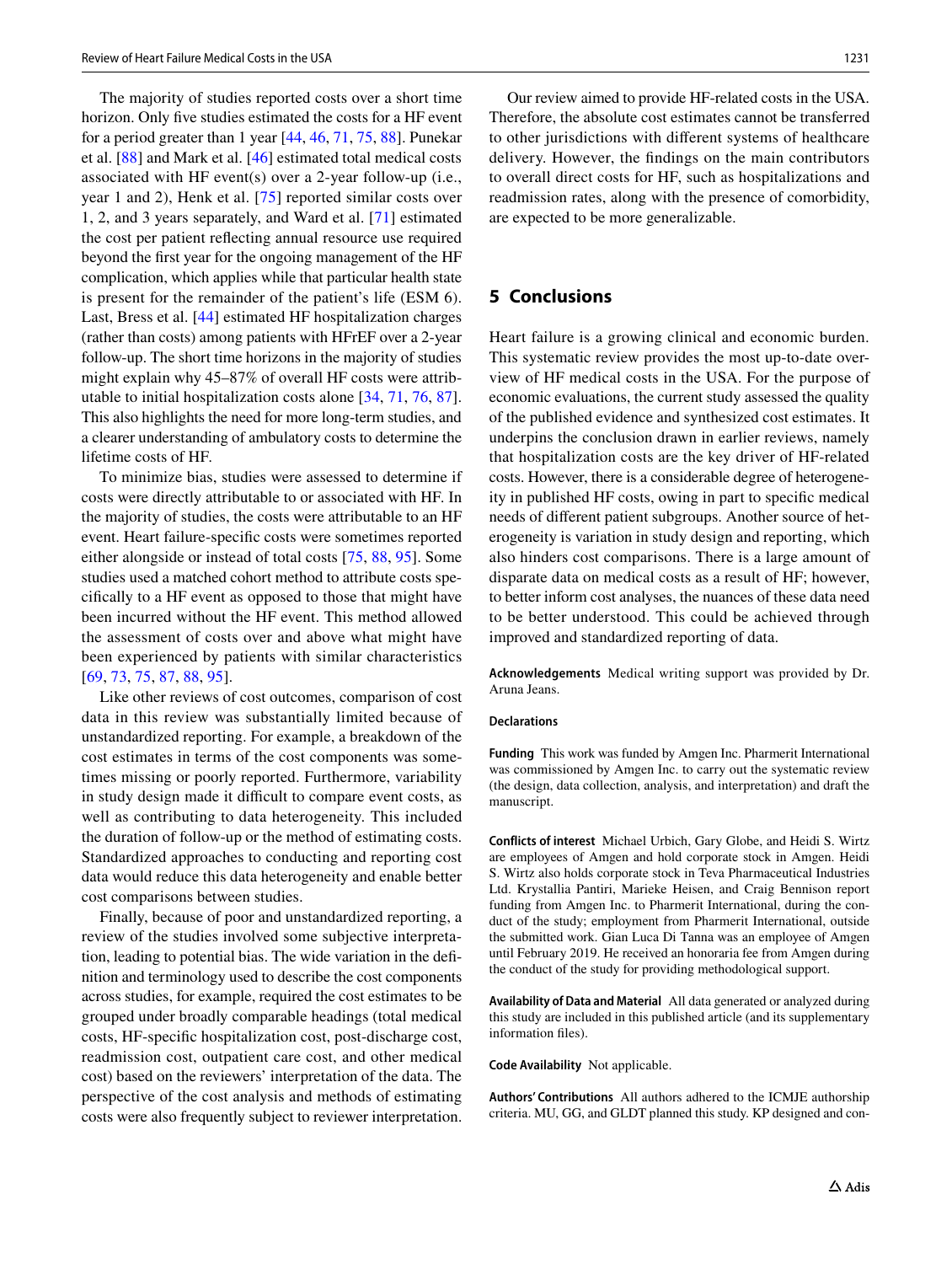ducted the review, screened the studies, and extracted the information. MU, GG, and GLDT participated in the review design, supervised the overall progress, and contributed to the interpretation of the results and revision of the manuscript. KP, MH, and CB were involved in the data analysis and interpretation, and initial drafting of the manuscript. All authors reviewed the subsequent drafts and provided comments and the fnal approval of the manuscript for submission.

**Open Access** This article is licensed under a Creative Commons Attribution-NonCommercial 4.0 International License, which permits any non-commercial use, sharing, adaptation, distribution and reproduction in any medium or format, as long as you give appropriate credit to the original author(s) and the source, provide a link to the Creative Commons licence, and indicate if changes were made. The images or other third party material in this article are included in the article's Creative Commons licence, unless indicated otherwise in a credit line to the material. If material is not included in the article's Creative Commons licence and your intended use is not permitted by statutory regulation or exceeds the permitted use, you will need to obtain permission directly from the copyright holder. To view a copy of this licence, visit <http://creativecommons.org/licenses/by-nc/4.0/>.

# **References**

- <span id="page-13-0"></span>1. GBD 2017 Disease and Injury Incidence and Prevalence Collaborators. Global, regional, and national incidence, prevalence, and years lived with disability for 354 diseases and injuries for 195 countries and territories, 1990–2017: a systematic analysis for the Global Burden of Disease Study 2017. Lancet. 2018;392(10159):1789–858. [https://doi.org/10.1016/s0140](https://doi.org/10.1016/s0140-6736(18)32279-7) [-6736\(18\)32279-7.](https://doi.org/10.1016/s0140-6736(18)32279-7)
- <span id="page-13-1"></span>2. Benjamin EJ, Virani SS, Callaway CW, Chamberlain AM, Chang AR, Cheng S, et al. Heart disease and stroke statistics: 2018 update: a report from the American Heart Association. Circulation. 2018;137(12):E67–92. [https://doi.org/10.1161/CIR.00000](https://doi.org/10.1161/CIR.0000000000000558) [00000000558.](https://doi.org/10.1161/CIR.0000000000000558)
- <span id="page-13-2"></span>3. Heidenreich PA, Albert NM, Allen LA, Bluemke DA, Butler J, Fonarow GC, et al. Forecasting the impact of heart failure in the United States: a policy statement from the American Heart Association. Circ Heart Fail. 2013;6(3):606–19. [https://doi.](https://doi.org/10.1161/HHF.0b013e318291329a) [org/10.1161/HHF.0b013e318291329a](https://doi.org/10.1161/HHF.0b013e318291329a).
- <span id="page-13-3"></span>4. Crespo-Leiro MG, Anker SD, Maggioni AP, Coats AJ, Filippatos G, Ruschitzka F, et al. European Society of Cardiology Heart Failure Long-Term Registry (ESC-HF-LT): 1-year followup outcomes and diferences across regions. Eur J Heart Fail. 2016;18(6):613–25. [https://doi.org/10.1002/ejhf.566.](https://doi.org/10.1002/ejhf.566)
- <span id="page-13-4"></span>5. Greene SJ, Butler J, Albert NM, DeVore AD, Sharma PP, Dufy CI, et al. Medical therapy for heart failure with reduced ejection fraction: the CHAMP-HF Registry. J Am Coll Cardiol. 2018;72(4):351–66. [https://doi.org/10.1016/j.jacc.2018.04.070.](https://doi.org/10.1016/j.jacc.2018.04.070)
- <span id="page-13-12"></span>6. Shah KS, Xu H, Matsouaka RA, Bhatt DL, Heidenreich PA, Hernandez AF, et al. Heart failure with preserved, borderline, and reduced ejection fraction: 5-year outcomes. J Am Coll Cardiol. 2017;70(20):2476–86. [https://doi.org/10.1016/j.](https://doi.org/10.1016/j.jacc.2017.08.074) [jacc.2017.08.074.](https://doi.org/10.1016/j.jacc.2017.08.074)
- <span id="page-13-13"></span>7. Savarese G, Lund LH. Global public health burden of Heart Failure. Card Fail Rev. 2017;3(1):7–11. [https://doi.org/10.15420](https://doi.org/10.15420/cfr.2016:25:2) [/cfr.2016:25:2](https://doi.org/10.15420/cfr.2016:25:2).
- <span id="page-13-14"></span>8. Cook C, Cole G, Asaria P, Jabbour R, Francis DP. The annual global economic burden of heart failure. Int J Cardiol. 2014;171(3):368–76. [https://doi.org/10.1016/j.ijcar](https://doi.org/10.1016/j.ijcard.2013.12.028) [d.2013.12.028.](https://doi.org/10.1016/j.ijcard.2013.12.028)
- <span id="page-13-15"></span>9. Di Tanna GL, Chen S, Bychenkova A, Wirtz HS, Burrows KL, Globe G. Economic evaluations of pharmacological treatments in heart failure patients: a methodological review with a focus on key model drivers. Pharmacoecon Open. 2019. [https://doi.](https://doi.org/10.1007/s41669-019-00173-y) [org/10.1007/s41669-019-00173-y](https://doi.org/10.1007/s41669-019-00173-y).
- <span id="page-13-16"></span>10. Di Tanna GL, Bychenkova A, O'Neill F, Wirtz HS, Miller P, Hartaigh BO, et al. Evaluating cost-efectiveness models for pharmacologic interventions in adults with heart failure: a systematic literature review. Pharmacoeconomics. 2019;37(3):359–89. [https](https://doi.org/10.1007/s40273-018-0755-x) [://doi.org/10.1007/s40273-018-0755-x.](https://doi.org/10.1007/s40273-018-0755-x)
- <span id="page-13-5"></span>11. Lesyuk W, Kriza C, Kolominsky-Rabas P. Cost-of-illness studies in heart failure: a systematic review 2004-2016. BMC Cardiovasc Disord. 2018;18(1):74. [https://doi.org/10.1186/s1287](https://doi.org/10.1186/s12872-018-0815-3) [2-018-0815-3.](https://doi.org/10.1186/s12872-018-0815-3)
- <span id="page-13-6"></span>12. Liao L, Allen LA, Whellan DJ. Economic burden of heart failure in the elderly. Pharmacoeconomics. 2008;26(6):447–62. [https://](https://doi.org/10.2165/00019053-200826060-00001) [doi.org/10.2165/00019053-200826060-00001](https://doi.org/10.2165/00019053-200826060-00001).
- <span id="page-13-7"></span>13. Centre for Reviews and Dissemination. Systematic reviews: CRD's guidance for undertaking reviews in health care. York: Centre for Reviews and Dissemination, University of York; 2009.
- <span id="page-13-8"></span>14. LA Moher D, Tetzlaff J, Altman DG. Preferred reporting items for systematic reviews and meta-analyses: the PRISMA statement. PLoS Med. 2009;6(7):e1000097. [https://doi.org/10.1371/](https://doi.org/10.1371/journal.pmed.1000097) [journal.pmed.1000097.](https://doi.org/10.1371/journal.pmed.1000097)
- <span id="page-13-9"></span>15. Scottisch Intercollegiate Guidelines Network (SIGN). SIGN search filters 2015. Available from: [http://www.sign.ac.uk/searc](http://www.sign.ac.uk/search-filters.html) [h-flters.html](http://www.sign.ac.uk/search-filters.html). Accessed 18 Mar 2020.
- <span id="page-13-10"></span>16. Glanville J, Fleetwood K, Yellowlees A, Kaunelis D, Mensinkai S. Development and testing of search flters to identify economic evaluations in MEDLINE and EMBASE. Ottawa: Canadian Agency for Drugs and Technologies in Health; 2009.
- <span id="page-13-11"></span>17. Canadian Agency for Drugs and Technologies in Health. Strings attached: CADTH database search flters. Ottawa: CADTH; 2016. Available from: [https://www.cadth.ca/resources/findi](https://www.cadth.ca/resources/finding-evidence/strings-attached-cadths-database-search-filters) [ng-evidence/strings-attached-cadths-database-search-filters](https://www.cadth.ca/resources/finding-evidence/strings-attached-cadths-database-search-filters). Accessed 18 Mar 2020.
- <span id="page-13-17"></span>18. Drummond MFJT. Guidelines for authors and peer reviewers of economic submissions to the BMJ: the BMJ Economic Evaluation Working Party. BMJ. 1996;313(7052):275–83. [https://doi.](https://doi.org/10.1136/bmj.313.7052.275) [org/10.1136/bmj.313.7052.275](https://doi.org/10.1136/bmj.313.7052.275).
- <span id="page-13-18"></span>19. US Bureau of Labor Statistics. Consumer Price Index for all urban consumers: medical care in U.S. city average. [https://fred.](https://fred.stlouisfed.org/series/CPIMEDSL) [stlouisfed.org/series/CPIMEDSL](https://fred.stlouisfed.org/series/CPIMEDSL). Accessed 23 Apr 2020.
- <span id="page-13-19"></span>20. Ponikowski P, Voors AA, Anker SD, Bueno H, Cleland JGF, Coats AJS, et al. 2016 ESC guidelines for the diagnosis and treatment of acute and chronic heart failure: the Task Force for the Diagnosis and Treatment of Acute and Chronic Heart Failure of the European Society of Cardiology (ESC). Developed with the special contribution of the Heart Failure Association (HFA) of the ESC. Eur Heart J. 2016;37(27):2129–200. [https://doi.](https://doi.org/10.1093/eurheartj/ehw128) [org/10.1093/eurheartj/ehw128](https://doi.org/10.1093/eurheartj/ehw128).
- <span id="page-13-20"></span>21. Yancy CW, Jessup M, Bozkurt B, Butler J, Casey DE Jr, Drazner MH, et al. 2013 ACCF/AHA guideline for the management of heart failure: a report of the American College of Cardiology Foundation/American Heart Association Task Force on practice guidelines. J Am Coll Cardiol. 2013;62(16):e147–239. [https://](https://doi.org/10.1016/j.jacc.2013.05.019) [doi.org/10.1016/j.jacc.2013.05.019](https://doi.org/10.1016/j.jacc.2013.05.019).
- <span id="page-13-21"></span>22. Khurmi NS, Chang Y-H, Eric Steidley D, Singer AL, Hewitt WR, Reddy KS, et al. Hospitalizations for cardiovascular disease after liver transplantation in the United States. Liver Transpl. 2018;24(10):1398–410. [https://doi.org/10.1002/lt.25055.](https://doi.org/10.1002/lt.25055)
- <span id="page-13-22"></span>23. Olchanski N, Vest AR, Cohen JT, Neumann PJ, DeNofrio D. Cost comparison across heart failure patients with reduced and preserved ejection fractions: analyses of inpatient decompensated heart failure admissions. Int J Cardiol. 2018;261:103-8. [https://](https://doi.org/10.1016/j.ijcard.2018.03.024) [doi.org/10.1016/j.ijcard.2018.03.024.](https://doi.org/10.1016/j.ijcard.2018.03.024)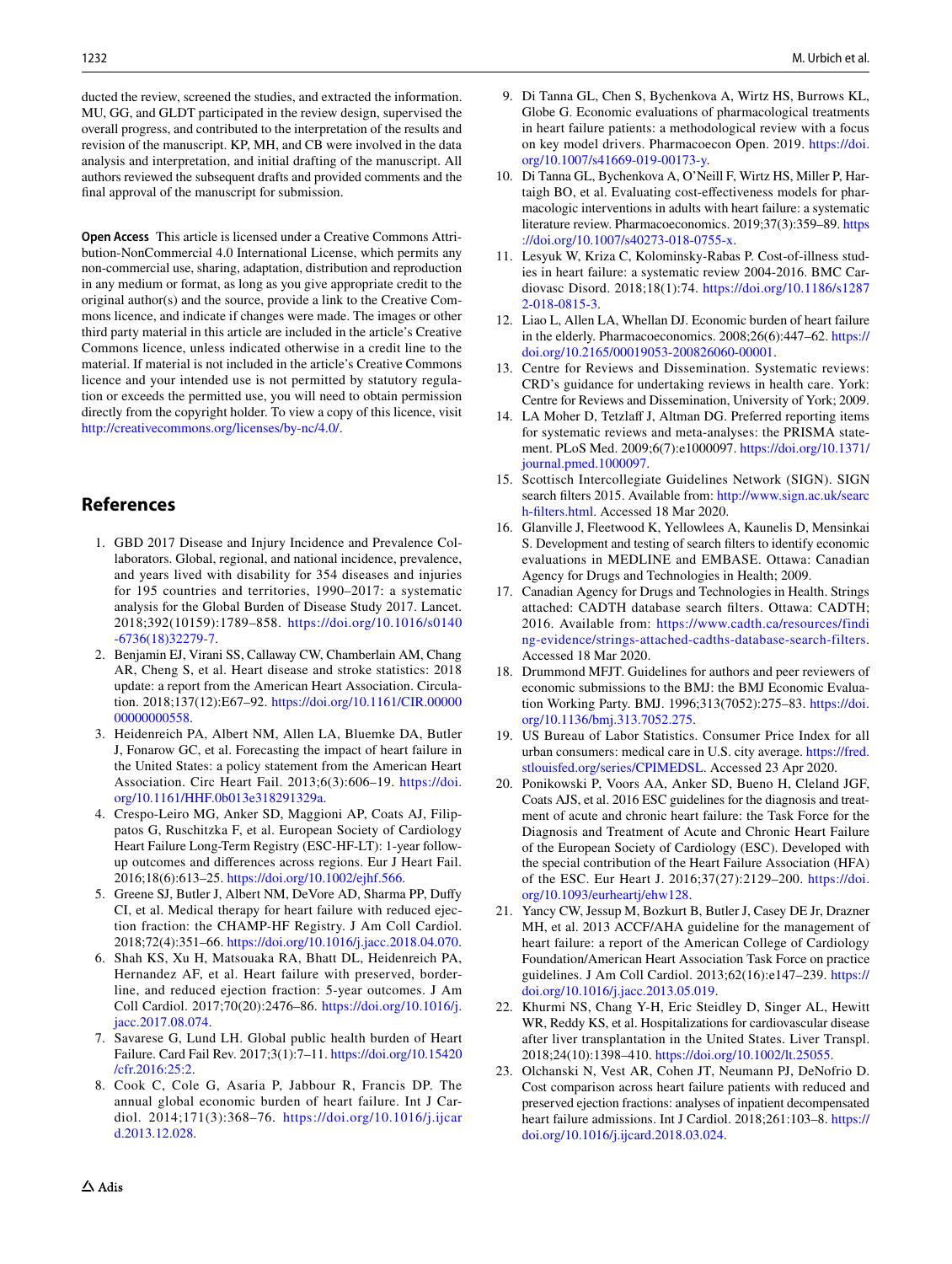- <span id="page-14-7"></span>24. Storrow AB, Jenkins CA, Self WH, Alexander PT, Barrett TW, Han JH, et al. The burden of acute heart failure on U.S. emergency departments. JACC Heart Fail. 2014;2(3):269–77. [https://](https://doi.org/10.1016/j.jchf.2014.01.006) [doi.org/10.1016/j.jchf.2014.01.006.](https://doi.org/10.1016/j.jchf.2014.01.006)
- <span id="page-14-10"></span>25. Voigt J, Sasha JM, Taylor A, Krucoff M, Reynolds MR, Gibson MC. A reevaluation of the costs of heart failure and its implications for allocation of health resources in the united states. Clin Cardiol. 2014;37(5):312–21. [https://doi.org/10.1002/clc.22260.](https://doi.org/10.1002/clc.22260)
- <span id="page-14-19"></span>26. Afzal A, Nisar T, Kluger A, Jamil A, Felius J, Hall SA, et al. National trends in systolic and diastolic heart failure from 2004 to 2014. Circulation. 2018;138:A17241.
- 27. Ahsan SA, Dehkordi SHH, Gholitabar F, Lee S, Lemor A, Gholitabar N, et al. Decreasing mortality and hospital costs: trends in congestive heart failure exacerbation admissions from 2004 to 2014. Circulation. 2017;136:A20946.
- <span id="page-14-14"></span>28. Al Emam ARA, Khattab B, Chamsi-Pasha M, Vongooru H. Changes in outcomes of patients hospitalized with acute on chronic diastolic heart failure in the United States over the last decade. J Am Coll Cardiol. 2016;67(13):1465.
- <span id="page-14-17"></span>29. Albert N, Swindle J, Buysman E, Chang C. Reduction in hospitalization and medical costs among patients initiated with sacubitril/valsartan: insights from an administrative database in the united states. J Manage Care Special Pharm. 2017;23:S59–60.
- <span id="page-14-18"></span>30. Al-khafaji N, Aggarwal S, Loomba RS, Aggarwal G, Alla V. Trends in usage and outcomes associated with ultrafltration in hospitalized patients with congestive heart failure. Circulation. 2016;134:A16047.
- 31. Anand V, Garg SK, Koene R, Thenappan T. National trends in hospital readmission rates in congestive heart failure patients. Circulation. 2016;134:A17286.
- 32. Anand V, Roy S, Koene R, Thenappan T. Trends in the hospitalizations for acute on chronic heart failure with preserved ejection fraction in the United States from 2003 to 2013. J Am Coll Cardiol. 2016;67(13):1464.
- <span id="page-14-5"></span>33. Djawid Hashemi D, Dettmann L, Trippel TD, Bobenko A, Gelbrich G, Lindhorst R, et al. Economic impact of heart failure with preserved ejection fraction: insights from the prospective, randomized placebo-controlled ALDO-DHF trial. Eur J Heart Fail. 2017;19:155. <https://doi.org/10.1002/ejhf.833>.
- <span id="page-14-16"></span>34. Givertz MM, Fonseca E, Yang M, Phess G, Rhodes T, Manzi MA, et al. Healthcare resource utilization and costs among us patients with worsening chronic heart failure: analysis of pinnacle registry linked with claims data. Circulation. 2017;136:A15468.
- 35. Krittanawong C, Yue B, Rivera MRR, Klomjit S, Wei X, Khandaker M, et al. Predicting hospital cost in patients with HFPEF: a contemporary analysis of national population-based cohort study. J Am Coll Cardiol. 2018. [https://doi.org/10.1016/](https://doi.org/10.1016/s0735-1097(18)31317-2) [s0735-1097\(18\)31317-2](https://doi.org/10.1016/s0735-1097(18)31317-2).
- 36. Lemor A, Lee S, Gholitabar F, Gongora CA, Castaneda D, Dominguez AC, et al. Impact of month of the year and weekend admissions on inpatient mortality and cost burden for congestive heart failure in 2013. Circulation. 2016;134:A15775.
- <span id="page-14-20"></span>37. Lemor A, Lee S, Gholitabar F, Gongora CA, Dominguez AC, Kroner PT, et al. Elective admissions for congestive heart failure are associated with higher inpatient mortality and hospital costs, a nationwide analysis using the national inpatient database of 2013. Circulation. 2016;134:A15637.
- 38. Mallikethi-Reddy S, Siddiqui F, Briasoulis A, Trehan N, Ashraf S, Kottam A, et al. Hospitalization burden of diastolic heart failure in the United States: 2007–2012. J Am Coll Cardiol. 2017;69(11):892. [https://doi.org/10.1016/S0735-1097\(17\)34281](https://doi.org/10.1016/S0735-1097(17)34281-X)  $-X$ .
- 39. Masoomi R, Dawn B, Gupta K. Contemporary trends in pulmonary artery catheterization use in congestive heart failure: results

from the United States national inpatient sample database. Eur Heart J. 2016;37:119.<https://doi.org/10.1093/eurheartj/ehw431>.

- 40. Rich J, Miller L, Bostic R, O'Connell J, Mehra M. The epidemiology and economic burden of advanced stage heart failure in U.S. medicare beneficiaries. J Am Coll Cardiol. 2016;67(13):1368.
- <span id="page-14-12"></span>41. Yue B, Krittanawong C, Fang S, Wei X, Khandaker M, Weiss A, et al. Heart failure with preserved ejection fraction is associated with lower inhospital mortality compared to heart failure with reduced ejection fraction: a nationwide analysis. Circulation. 2017;136:A19112.
- <span id="page-14-13"></span>42. Yue B, Krittanawong C, Wei X, Dominguez AC, Fang S, Khandaker M, et al. Impact of obstructive sleep apnea in patients hospitalized for heart failure with preserved ejection fraction: a nationwide analysis. J Am Coll Cardiol. 2018. [https://doi.](https://doi.org/10.1016/s0735-1097(18)31425-6) [org/10.1016/s0735-1097\(18\)31425-6](https://doi.org/10.1016/s0735-1097(18)31425-6).
- <span id="page-14-11"></span>43. Albert NM, Swindle JP, Buysman EK, Chang C. Lower hospitalization and healthcare costs with sacubitril/valsartan versus angiotensin-converting enzyme inhibitor or angiotensin-receptor blocker in a retrospective analysis of patients with heart failure. J Am Heart Assoc. 2019;8(9):e011089. [https://doi.org/10.1161/](https://doi.org/10.1161/JAHA.118.011089) [JAHA.118.011089](https://doi.org/10.1161/JAHA.118.011089).
- <span id="page-14-8"></span>44. Bress AP, King JB, Brixner D, Kielhorn A, Patel HK, Maya J, et al. Pharmacotherapy treatment patterns, outcomes, and health resource utilization among patients with heart failure with reduced ejection fraction at a U.S. academic medical center. Pharmacotherapy. 2016;36(2):174–86. [https://doi.org/10.1002/](https://doi.org/10.1002/phar.1701) [phar.1701.](https://doi.org/10.1002/phar.1701)
- <span id="page-14-3"></span>45. Costanzo MR, Fonarow GC, Rizzo JA. Ultrafltration versus diuretics for the treatment of fuid overload in patients with heart failure: a hospital cost analysis. J Med Econ. 2019;22(6):577–83. [https://doi.org/10.1080/13696998.2019.1584109.](https://doi.org/10.1080/13696998.2019.1584109)
- <span id="page-14-6"></span>46. Mark DB, Cowper PA, Anstrom KJ, Sheng S, Daniels MR, Knight JD, et al. Economic and quality-of-life outcomes of natriuretic peptide-guided therapy for heart failure. J Am Coll Cardiol. 2018;72(21):2551–62. [https://doi.org/10.1016/j.](https://doi.org/10.1016/j.jacc.2018.08.2184) [jacc.2018.08.2184.](https://doi.org/10.1016/j.jacc.2018.08.2184)
- <span id="page-14-9"></span>47. Park JD, Kim E, Werner RM. Inpatient hospital charge variability of U.S. hospitals. J Gen Intern Med. 2015;30(11):1627–32. [https](https://doi.org/10.1007/s11606-015-3352-0) [://doi.org/10.1007/s11606-015-3352-0.](https://doi.org/10.1007/s11606-015-3352-0)
- <span id="page-14-15"></span>48. Nguyen C, Zhang X, Evers T, Willey VJ, Tan H, Power TP. PCV55 treatment patterns, healthcare resource utilisation, and costs of care among patients with newly diagnosed systolic and diastolic heart failure in a US real-world setting. Value Health. 2019;22:S129. [https://doi.org/10.1016/j.jval.2019.04.491.](https://doi.org/10.1016/j.jval.2019.04.491)
- <span id="page-14-0"></span>49. Shamliyan T, Nambiar S, Martin A. PCV63: what's the cost of hospitalisations due to heart failure with preserved ejection fration in the United States? Value Health. 2019;22:S552–3. [https](https://doi.org/10.1016/j.jval.2019.09.788) [://doi.org/10.1016/j.jval.2019.09.788.](https://doi.org/10.1016/j.jval.2019.09.788)
- <span id="page-14-1"></span>50. Corbisiero R, Buck DC, Muller D, Bharmi R, Dalal N, Kazemian P. What is the cost of non-response to cardiac resynchronization therapy? Hospitalizations and healthcare utilization in the CRT-D population. J Interv Card Electrophysiol. 2016;47(2):189–95. <https://doi.org/10.1007/s10840-016-0180-z>.
- <span id="page-14-2"></span>51. Ramanathan R, Krishnan AM, Tandon V, Stringer B, Balakumaran K. Healthcare disparities in dementia patients admitted with CHF exacerbation: NIS database analyisis. Chest. 2019;156(4):A289.<https://doi.org/10.1016/j.chest.2019.08.340>.
- <span id="page-14-4"></span>52. Amin A, Neuman WR, Lingohr-Smith M, Menges B, Lin J. Venous thromboembolism prophylaxis and risk in the inpatient and outpatient continuum of care among hospitalized acutely ill patients in the US: a retrospective analysis. Adv Ther. 2019;36(1):59–71. [https://doi.org/10.1007/s12325-018-0846-2.](https://doi.org/10.1007/s12325-018-0846-2)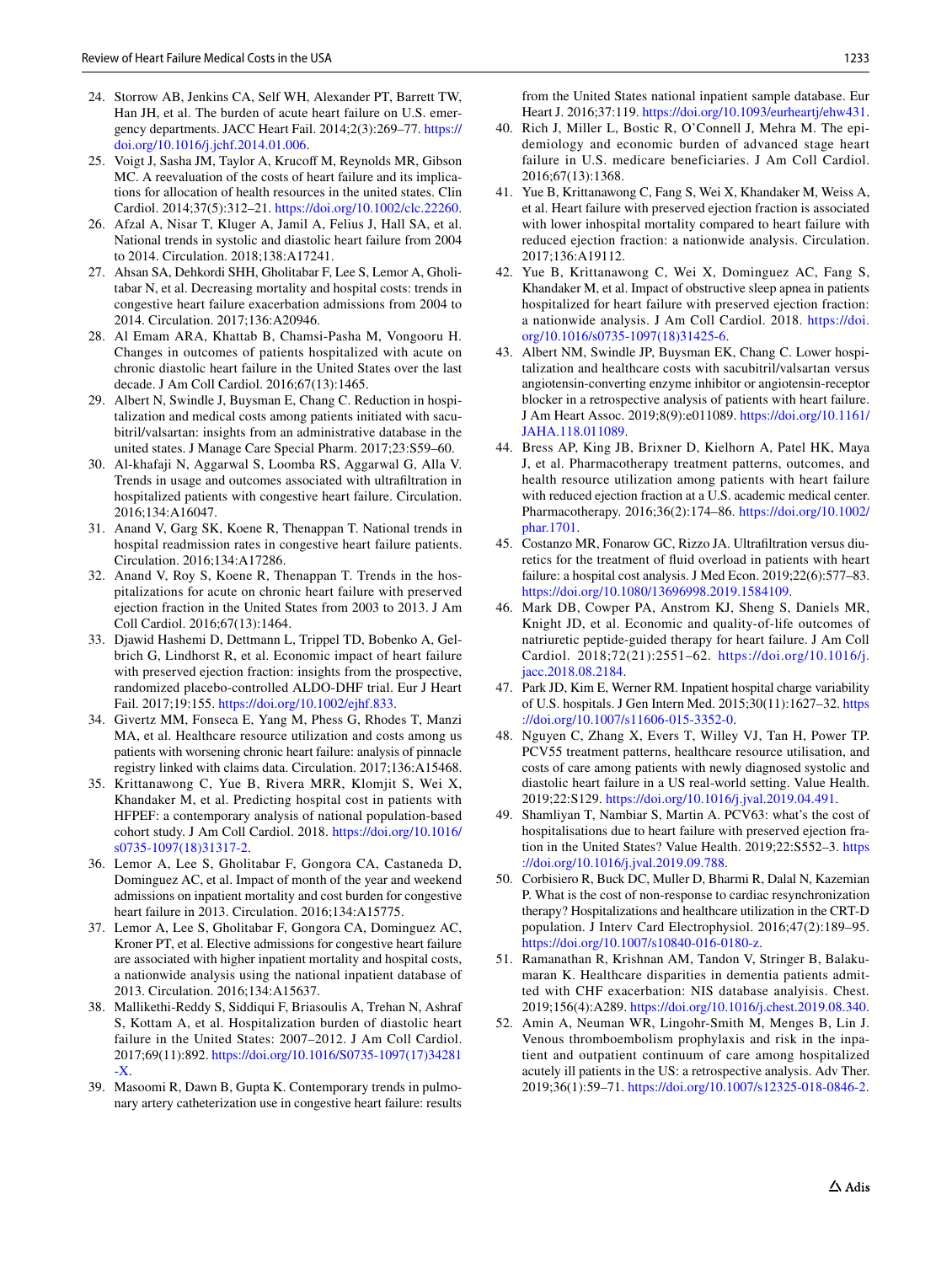- <span id="page-15-3"></span>53. Carey K, Stefos T. The cost of hospital readmissions: evidence from the VA. Health Care Manage Sci. 2016;19(3):241–8. [https](https://doi.org/10.1007/s10729-014-9316-9) [://doi.org/10.1007/s10729-014-9316-9.](https://doi.org/10.1007/s10729-014-9316-9)
- 54. Hernández-Madrid A, Lu X, Tsintzos SI, Fagan DH, Klepfer RN, Matía R, et al. Heart failure hospitalization reduction and cost savings achieved by improved delivery of effective biventricular pacing: economic implications of the OLE study under the US setting. Clinicoecon Outcomes Res. 2019;11:385–93. [https://doi.](https://doi.org/10.2147/CEOR.S205501) [org/10.2147/CEOR.S205501](https://doi.org/10.2147/CEOR.S205501).
- <span id="page-15-4"></span>55. Chung ES, St. John Sutton MG, Mealing S, Sidhu MK, Padhiar A, Tsintzos SI, et al. Economic value and cost-efectiveness of biventricular versus right ventricular pacing: results from the BLOCK-HF study. J Med Econ. 2019;22(10):1088–95. [https://](https://doi.org/10.1080/13696998.2019.1652184) [doi.org/10.1080/13696998.2019.1652184.](https://doi.org/10.1080/13696998.2019.1652184)
- <span id="page-15-0"></span>56. Corbisiero R, Kazemian P, Buck D Jr, Bharmi R, Shah R, Muller DR. Healthcare savings associated with improvement of CRT response rate in the United States: medicare perspective. Heart Rhythm. 2016;13(5):S190.
- <span id="page-15-1"></span>57. Fitch K, Lau J, Engel T, Medicis JJ, Mohr JF, Weintraub WS. The cost impact to medicare of shifting treatment of worsening heart failure from inpatient to outpatient management settings. Clinicoecon Outcomes Res. 2018;10:855–63. [https://doi.org/10.2147/](https://doi.org/10.2147/CEOR.S184048) [CEOR.S184048](https://doi.org/10.2147/CEOR.S184048).
- <span id="page-15-5"></span>58. Jackson SL, Tong X, King RJ, Loustalot F, Hong Y, Ritchey MD. National burden of heart failure events in the United States, 2006 to 2014. Circ Heart Fail. 2018;11(12):e004873. [https://doi.](https://doi.org/10.1161/CIRCHEARTFAILURE.117.004873) [org/10.1161/CIRCHEARTFAILURE.117.004873](https://doi.org/10.1161/CIRCHEARTFAILURE.117.004873).
- <span id="page-15-2"></span>59. Joo H, Fang J, Losby JL, Wang G. Cost of informal caregiving for patients with heart failure. Am Heart J. 2015;169(1):142–148. e2. <https://doi.org/10.1016/j.ahj.2014.10.010>.
- <span id="page-15-6"></span>60. Adejumo AC, Adejumo KL, Adegbala OM, Chinedozi I, Ndansi J, Akanbi O, et al. Protein-energy malnutrition and outcomes of hospitalizations for heart failure in the USA. Am J Cardiol. 2019;123(6):929–35. [https://doi.org/10.1016/j.amjca](https://doi.org/10.1016/j.amjcard.2018.12.014) [rd.2018.12.014.](https://doi.org/10.1016/j.amjcard.2018.12.014)
- 61. Akintoye E, Briasoulis A, Adegbala O, Sheikh MA, Singh M, Ahmed A, et al. Seasonal variation in in-patient mortality, cost of hospitalization and length of stay in heart failure patients in the United States. J Am Coll Cardiol. 2017;69(11):759. [https://](https://doi.org/10.1016/S0735-1097(17)34148-7) [doi.org/10.1016/S0735-1097\(17\)34148-7.](https://doi.org/10.1016/S0735-1097(17)34148-7)
- <span id="page-15-13"></span>62. Akintoye E, Briasoulis A, Egbe A, Adegbala O, Sheikh M, Singh M, et al. Regional variation in mortality, length of stay, cost, and discharge disposition among patients admitted for heart failure in the United States. Am J Cardiol. 2017;120(5):817–24. [https](https://doi.org/10.1016/j.amjcard.2017.05.058) [://doi.org/10.1016/j.amjcard.2017.05.058](https://doi.org/10.1016/j.amjcard.2017.05.058).
- <span id="page-15-14"></span>63. Akintoye E, Briasoulis A, Egbe A, Orhurhu V, Ibrahim W, Kumar K, et al. Efect of hospital ownership on outcomes of heart failure hospitalization. Am J Cardiol. 2017;120(5):831–7. <https://doi.org/10.1016/j.amjcard.2017.06.009>.
- <span id="page-15-7"></span>64. Echoufo-Tcheugui JB, Bishu KG, Fonarow GC, Egede LE. Trends in health care expenditure among US adults with heart failure: the Medical Expenditure Panel Survey 2002–2011. Am Heart J. 2017;186:63–72. [https://doi.org/10.1016/j.](https://doi.org/10.1016/j.ahj.2017.01.003) [ahj.2017.01.003](https://doi.org/10.1016/j.ahj.2017.01.003).
- <span id="page-15-8"></span>65. Husaini BA, Levine RS, Norris KC, Cain V, Bazargan M, Moonis M. Heart failure hospitalization by race/ethnicity, gender and age in California: implications for prevention. Ethn Disease. 2016;26(3):345–54. [https://doi.org/10.18865/ed.26.3.345.](https://doi.org/10.18865/ed.26.3.345)
- <span id="page-15-18"></span>66. Inampudi C, Akintoye E, Bengaluru Jayanna M, Asleh R, Briasouli A, Alvarez P, et al. Trends in in-hospital mortality, length of stay, nonroutine discharge, and cost among end-stage renal disease patients on dialysis hospitalized with heart failure (2001–2014). J Cardiac Fail. 2019;25(7):524–33. [https://doi.](https://doi.org/10.1016/j.cardfail.2019.02.020) [org/10.1016/j.cardfail.2019.02.020](https://doi.org/10.1016/j.cardfail.2019.02.020).
- <span id="page-15-15"></span>67. Lahewala S, Arora S, Tripathi B, Panaich S, Kumar V, Patel N, et al. Heart failure: same-hospital vs. different-hospital

readmission outcomes. Int J Cardiol. 2019;278:186–91. [https://](https://doi.org/10.1016/j.ijcard.2018.12.043) [doi.org/10.1016/j.ijcard.2018.12.043.](https://doi.org/10.1016/j.ijcard.2018.12.043)

- <span id="page-15-19"></span>68. Polson M, Lord TC, Kangethe A, Speicher L, Farnum C, Brenner M, et al. Clinical and economic impact of hyperkalemia in patients with chronic kidney disease and heart failure. J Manage Care Spec Pharm. 2017;23:S2–9.
- <span id="page-15-17"></span>69. Tuzovic M, Yang EH, Sevag Packard RR, Ganz PA, Fonarow GC, Ziaeian B. National outcomes in hospitalized patients with cancer and comorbid heart failure. J Cardiac Fail. 2019;25(7):516– 21.<https://doi.org/10.1016/j.cardfail.2019.02.007>.
- <span id="page-15-21"></span>70. Wadhera RK, Joynt Maddox KE, Wang Y, Shen C, Yeh RW. 30-day episode payments and heart failure outcomes among Medicare benefciaries. JACC Heart Fail. 2018;6(5):379–87. [https://doi.org/10.1016/j.jchf.2017.11.010.](https://doi.org/10.1016/j.jchf.2017.11.010)
- <span id="page-15-9"></span>71. Ward A, Alvarez P, Vo L, Martin S. Direct medical costs of complications of diabetes in the United States: estimates for event-year and annual state costs (USD 2012). J Med Econ. 2014;17(3):176–83. [https://doi.org/10.3111/13696](https://doi.org/10.3111/13696998.2014.882843) [998.2014.882843.](https://doi.org/10.3111/13696998.2014.882843)
- <span id="page-15-24"></span>72. Ziaeian B, Sharma PP, Yu T-C, Johnson KW, Fonarow GC. Factors associated with variations in hospital expenditures for acute heart failure in the United States. Am Heart J. 2015;169(2):282–9.e15. [https://doi.org/10.1016/j.](https://doi.org/10.1016/j.ahj.2014.11.007) [ahj.2014.11.007](https://doi.org/10.1016/j.ahj.2014.11.007).
- <span id="page-15-12"></span>73. Woolley JM, Betts K, Mu F, Xiang C, Tang W, Wu E. Cost of hyperkalemia among patients with heart failure. Circulation. 2016;134:A20014.
- <span id="page-15-10"></span>74. Amin AN, Ortendahl JD, Harmon AL, Kamat SA, Stellhorn RA, Chase SL, et al. Costs associated with unplanned readmissions among patients with heart failure with and without hyponatremia. Am J Health Syst Pharm. 2019;76(6):374–80. [https://](https://doi.org/10.1093/ajhp/zxy064) [doi.org/10.1093/ajhp/zxy064](https://doi.org/10.1093/ajhp/zxy064).
- <span id="page-15-20"></span>75. Henk HJ, Paoli CJ, Gandra SR. A retrospective study to examine healthcare costs related to cardiovascular events in individuals with hyperlipidemia. Adv Ther. 2015;32(11):1104–16. [https://](https://doi.org/10.1007/s12325-015-0264-7) [doi.org/10.1007/s12325-015-0264-7.](https://doi.org/10.1007/s12325-015-0264-7)
- <span id="page-15-11"></span>76. Yoon J, Fonarow GC, Groeneveld PW, Teerlink JR, Whooley MA, Sahay A, et al. Patient and facility variation in costs of VA heart failure patients. JACC Heart Fail. 2016;4(7):551–8. [https](https://doi.org/10.1016/j.jchf.2016.01.003) [://doi.org/10.1016/j.jchf.2016.01.003](https://doi.org/10.1016/j.jchf.2016.01.003).
- <span id="page-15-16"></span>77. Olchanski N, Vest AR, Cohen JT, DeNofrio D. Comparing inpatient costs of heart failure admissions for patients with reduced and preserved ejection fraction with or without type 2 diabetes. Cardiovasc Endocrinol Metab. 2020;9(1):17–23. [https://doi.](https://doi.org/10.1097/XCE.0000000000000190) [org/10.1097/XCE.0000000000000190](https://doi.org/10.1097/XCE.0000000000000190).
- <span id="page-15-22"></span>78. Corbisiero R, Kazemian P, Bharmi R, Shah R, Muller D. Less with more: hospitalization cost and event rates with quadripolar versus bipolar CRT-D System. Placing Clin Electrophysiol. 2016;39(10):1038–45. <https://doi.org/10.1111/pace.12923>.
- <span id="page-15-25"></span>79. Kwok CS, Seferovic PM, Van Spall HGC, Helliwell T, Clarson L, Lawson C, et al. Early unplanned readmissions after admission to hospital with heart failure. Am J Cardiol. 2019;124(5):736–45. <https://doi.org/10.1016/j.amjcard.2019.05.053>.
- <span id="page-15-26"></span>80. Kwok CS, Zieroth S, Van Spall HGC, Helliwell T, Clarson L, Mohamed M, et al. The Hospital Frailty Risk Score and its association with in-hospital mortality, cost, length of stay and discharge location in patients with heart failure short running title: frailty and outcomes in heart failure. Int J Cardiol. 2020;300:184–90. [https://doi.org/10.1016/j.ijcard.2019.09.064.](https://doi.org/10.1016/j.ijcard.2019.09.064)
- <span id="page-15-27"></span>81. Lee CS, Chien CV, Bidwell JT, Gelow JM, Denfeld QE, Creber RM, et al. Comorbidity profles and inpatient outcomes during hospitalization for heart failure: an analysis of the U.S. Nationwide inpatient sample. BMC Cardiovasc Disord. 2014;14:73. [https://doi.org/10.1186/1471-2261-14-73.](https://doi.org/10.1186/1471-2261-14-73)
- <span id="page-15-23"></span>82. Doshi R, Majmundar M, Kansara T, Desai R, Shah J, Kumar A, et al. Frequency of cardiovascular events and in-hospital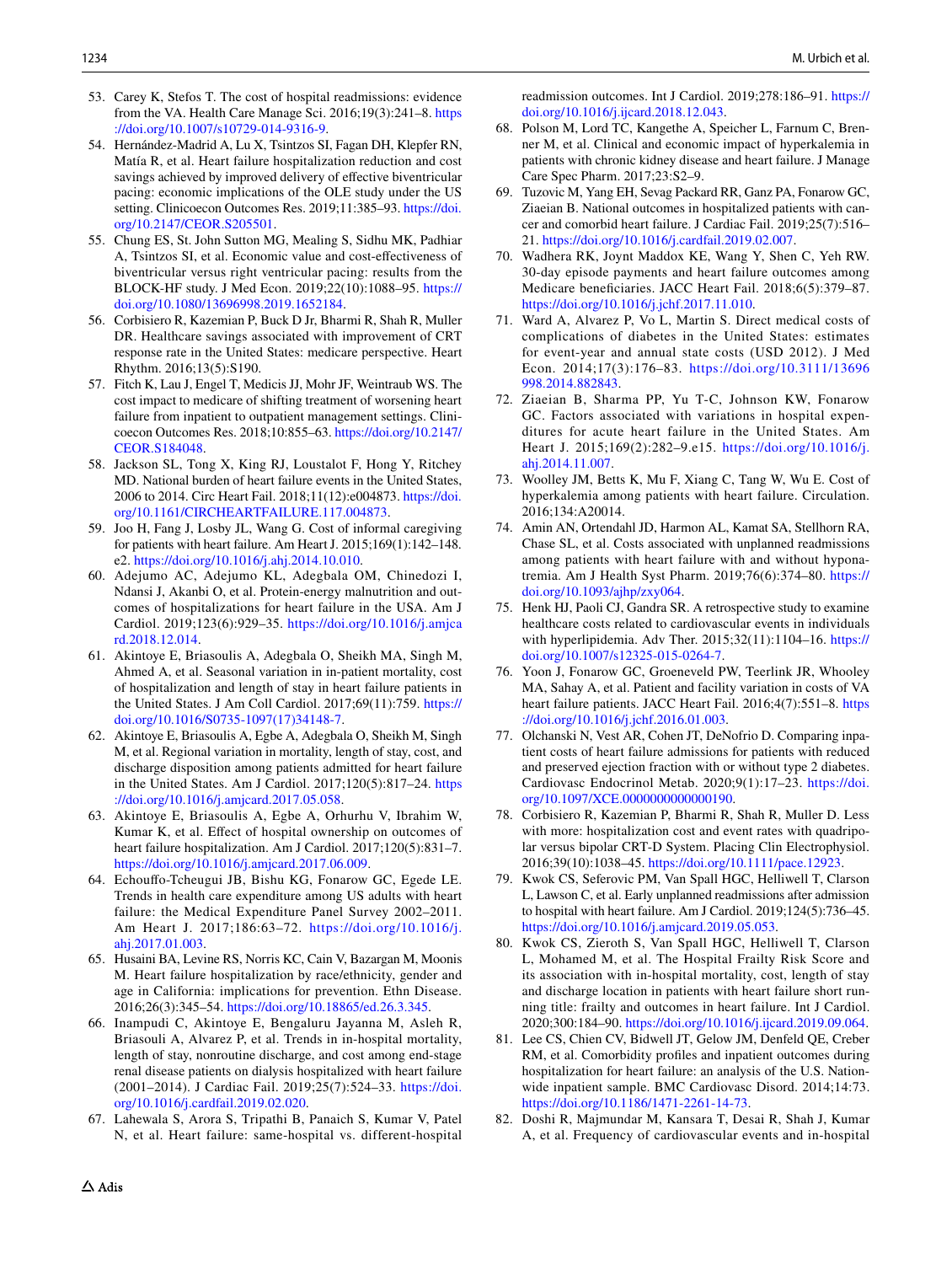mortality with opioid overdose hospitalizations. Am J Cardiol. 2019;124(10):1528–33. [https://doi.org/10.1016/j.amjca](https://doi.org/10.1016/j.amjcard.2019.07.068) [rd.2019.07.068](https://doi.org/10.1016/j.amjcard.2019.07.068).

- <span id="page-16-16"></span>83. Krumholz HM, Wang Y, Wang K, Lin Z, Bernheim SM, Xu X, et al. Association of hospital payment profles with variation in 30-day Medicare cost for inpatients with heart failure or pneumonia. JAMA Netw Open. 2019. [https://doi.org/10.1001/](https://doi.org/10.1001/jamanetworkopen.2019.15604) [jamanetworkopen.2019.15604.](https://doi.org/10.1001/jamanetworkopen.2019.15604)
- <span id="page-16-15"></span>84. Valley TS, Sjoding MW, Ryan AM, Iwashyna TJ, Cooke CR. Intensive care unit admission and survival among older patients with chronic obstructive pulmonary disease, heart failure, or myocardial infarction. Ann Am Thorac Soc. 2017;14(6):943– 51. <https://doi.org/10.1513/AnnalsATS.201611-847OC>.
- <span id="page-16-8"></span>85. Kilgore M, Patel H, Kielhorn A, Maya J, Sharma P. Economic burden of hospitalizations of Medicare benefciaries with heart failure. Risk Manag Healthc Policy. 2017;10:63–70. [https://](https://doi.org/10.2147/rmhp.S130341) [doi.org/10.2147/rmhp.S130341](https://doi.org/10.2147/rmhp.S130341).
- <span id="page-16-0"></span>86. Eubanks G, Haywood H, Sanders M, Byku M, Weickert T. Outpatient diuresis clinic: a patient centered and cost saving approach to heart failure management. J Cardiac Fail. 2019;25(8):S137. [https://doi.org/10.1016/j.cardf](https://doi.org/10.1016/j.cardfail.2019.07.395) [ail.2019.07.395](https://doi.org/10.1016/j.cardfail.2019.07.395).
- <span id="page-16-1"></span>87. Obi EN, Swindle JP, Turner SJ, Russo PA, Altan A. Healthcare costs among patients with heart failure: a comparison of costs between matched decedent and survivor cohorts. Adv Ther. 2017;34(1):261–76. [https://doi.org/10.1007/s1232](https://doi.org/10.1007/s12325-016-0454-y) [5-016-0454-y.](https://doi.org/10.1007/s12325-016-0454-y)
- <span id="page-16-7"></span>88. Punekar RS, Fox KM, Richhariya A, Fisher MD, Cziraky M, Gandra SR, et al. Burden of frst and recurrent cardiovascular events among patients with hyperlipidemia. Clin Cardiol. 2015;38(8):483–91. [https://doi.org/10.1002/clc.22428.](https://doi.org/10.1002/clc.22428)
- <span id="page-16-2"></span>89. Park C, Fang J, Hawkins NA, Wang G. Comorbidity status and annual total medical expenditures in US hypertensive adults. Am J Prevent Med. 2017;53(6S2):S172–81. [https://doi.org/10.1016/j.](https://doi.org/10.1016/j.amepre.2017.07.014) [amepre.2017.07.014.](https://doi.org/10.1016/j.amepre.2017.07.014)
- <span id="page-16-3"></span>90. Adamson PB, Roberts GJ, Gu NY, Bharmi R, Desai AS, Abraham WT. Economic impact of hemodynamic monitoring in heart failure patients: estimating the number-needed-to-treat and the break-even-point using a claims database. J Cardiac Fail. 2016;22:S87.
- <span id="page-16-4"></span>91. Drummond MFSM, Torrance GW, O'Brien BJ, Stoddart GL. Methods for the economic evaluation of health care programmes. Oxford: Oxford University Press; 2005.
- <span id="page-16-5"></span>92. Akintoye E, Briasoulis A, Egbe A, Adegbala O, Alliu S, Sheikh M, et al. Seasonal variation in hospitalization outcomes in patients admitted for heart failure in the United States. Clin Cardiol. 2017;40(11):1105–11.<https://doi.org/10.1002/clc.22784>.
- <span id="page-16-23"></span>93. Afzal A, Nisar T, Jamil AK, Kluger AY, Felius J, Hall SA, et al. Use of intra-aortic balloon pump in heart failure admissions requiring inotropic support in the United States between 2004–2014. J Heart Lung Transpl. 2019;38(4):S377–8. [https://](https://doi.org/10.1016/j.healun.2019.01.960) [doi.org/10.1016/j.healun.2019.01.960](https://doi.org/10.1016/j.healun.2019.01.960).
- <span id="page-16-6"></span>94. Jatwani K, Jatwani S, Chugh K. Impact of hospital teaching status on hospital costs and length of stay for heart failure patients with history of hematopoietic stem cell transplant: a national inpatient sample analysis 2010–2014. Biol Blood Marrow Transpl. 2019;25(3):S377. [https://doi.org/10.1016/j.bbmt.2018.12.613.](https://doi.org/10.1016/j.bbmt.2018.12.613)
- <span id="page-16-9"></span>95. Pandya S, Cao Y, Wang L, Baser O. Assessing the economic burden and 30-day readmission rates among patients with heart failure in the US veteran health administration population. Pharmacoepidemiol Drug Saf. 2017;26:135–6. [https://doi.org/10.1002/](https://doi.org/10.1002/pds.4275) [pds.4275.](https://doi.org/10.1002/pds.4275)
- <span id="page-16-24"></span>96. Patel N, Kalra R, Doshi R, Joly J, Bajaj NS, Arora G, et al. Costs and in-hospital mortality associated with orthotopic heart transplants and left ventricular assist devices: national inpatient sample 2009–2014. Circulation. 2017;136:A20815.
- <span id="page-16-17"></span>97. Raju AD, Coutinho AD, Wang W, Shetty S, Sander SS, Coleman CI. Incremental burden of type 2 diabetes mellitus in patients hospitalized for heart failure. Endocr Pract. 2016;22:20–1.
- <span id="page-16-20"></span>98. Swindle JP, Obi EN, Turner SJ, Blauer-Peterson CJ, Wacha LA, Altan A. Relationship between heart failure therapy and cost burden of heart failure in a managed care population. Heart Lung. 2016;45(4):374.
- <span id="page-16-21"></span>99. Swindle JP, Obi EN, Turner SJ, Russo PA, Chang C-L, Blauer-Peterson CJ, et al. Healthcare costs among patients with heart failure: comparisons between decedents and survivors over one year. J Cardiac Fail. 2016;22:S90.
- 100. Tashtish N, Al-Kindi SG, Oliveira GHM, Robinson MR. Length of stay and hospital charges for heart failure admissions in the United States: analysis of the national inpatient sample. J Cardiac Fail. 2017;23(8):S59.
- 101. Varma N, Bahu MM, Boehmer JP, Costanzo MR, Gold MR, Hirsh JB, et al. The cost of non-response to CRT: analysis from the Advance-CRT Registry. Heart Rhythm. 2018;15(5):S370.
- <span id="page-16-19"></span>102. Alsalem ABZZ, Huang Y, Norton K, Wirth D, Lal AA, et al. Palliative care consultations for advanced heart failure patients: experience from a safety-net hospital. J Cardiac Fail. 2018;24(8):S94.
- <span id="page-16-14"></span>103. Desai AS, Bhimaraj A, Bharmi R, Jermyn R, Bhatt K, Shavelle D, et al. Ambulatory hemodynamic monitoring reduces heart failure hospitalizations in "real-world" clinical practice. J Am Coll Cardiol. 2017;69(19):2357–65. [https://doi.org/10.1016/j.](https://doi.org/10.1016/j.jacc.2017.03.009) [jacc.2017.03.009.](https://doi.org/10.1016/j.jacc.2017.03.009)
- <span id="page-16-10"></span>104. Doshi R, Dhawan T, Rendon C, Rodriguez MA, Al-Khafaji JF, Taha M, et al. Incidence and implications of acute kidney injury in patients hospitalized with acute decompensated heart failure. Internal and emergency medicine. Intern Emerg Med. 2020;15(3):421–8.<https://doi.org/10.1007/s11739-019-02188-z>.
- <span id="page-16-11"></span>105. Annavarapu S, Ghosh S, Li Y, Moretz C, Shetty S, Prewitt T. Healthcare resource utilization and costs among patients with cardiovascular, heart failure, or renal-related hospitalizations and type 2 diabetes. J Manage Care Spec Pharm. 2018;24:S40.
- <span id="page-16-25"></span>106. Krishnan AM, Tandon V, Ramanathan R, Mukarram O, Tabtabai S, Balakumaran K. Racial disparities in women admitted with peripartum cardiomyopathy: NIS database analysis. Chest. 2019;156(4):A1130. [https://doi.org/10.1016/j.chest](https://doi.org/10.1016/j.chest.2019.08.1032) [.2019.08.1032](https://doi.org/10.1016/j.chest.2019.08.1032).
- <span id="page-16-12"></span>107. Stafkey-Mailey D, Fuldeore R, Shetty S, Coutinho A, Landsman-Blumberg P, Sander S, et al. The cost of patients with type 2 diabetes mellitus hospitalized for heart failure. J Manage Care Spec Pharm. 2016;22:S39–40.
- <span id="page-16-26"></span>108. Tandon V, Gabriel A, Balakumaran K, Tandon A, Conner C. Healthcare disparities in heart failure between African-Americans and Caucasian populations in the United States: a national review. Chest. 2019;156(4):A427. [https://doi.org/10.1016/j.chest](https://doi.org/10.1016/j.chest.2019.08.457) [.2019.08.457.](https://doi.org/10.1016/j.chest.2019.08.457)
- <span id="page-16-27"></span>109. Tandon V, Tandon A, Gabriel A, Balakumaran K. Healthcare disparities in heart failure between Caucasian and Asian populations in the United States. Chest. 2019;156(4):A434. [https://doi.](https://doi.org/10.1016/j.chest.2019.08.464) [org/10.1016/j.chest.2019.08.464.](https://doi.org/10.1016/j.chest.2019.08.464)
- <span id="page-16-22"></span>110. Sangaralingham LR, Sangaralingham SJ, Van Houten HK, Shah ND, Adigun RO, Dunlay SM. Real-world use of sacubitril/valsartan in heart failure in the frst year following FDA approval. Circulation. 2017;10:A019.
- <span id="page-16-13"></span>111. Vu MV, Carvalho N, Buchbinder R, McColl G, Clarke PM, Tran-Duy A. PSY13 impact of comorbid conditions on health care expenditure and work-related outcomes in patients with rheumatoid arthritis: a retrospective analysis using teh medical expenditure panel survey in the period 2006–2015. Value Health. 2019;22:S376.<https://doi.org/10.1016/j.jval.2019.04.1838>.
- <span id="page-16-18"></span>112. Munigala SBM, Gof ZD, Sagall R, Hauptman PJ. Evaluation of heart failure medication prescriptions using an online drug